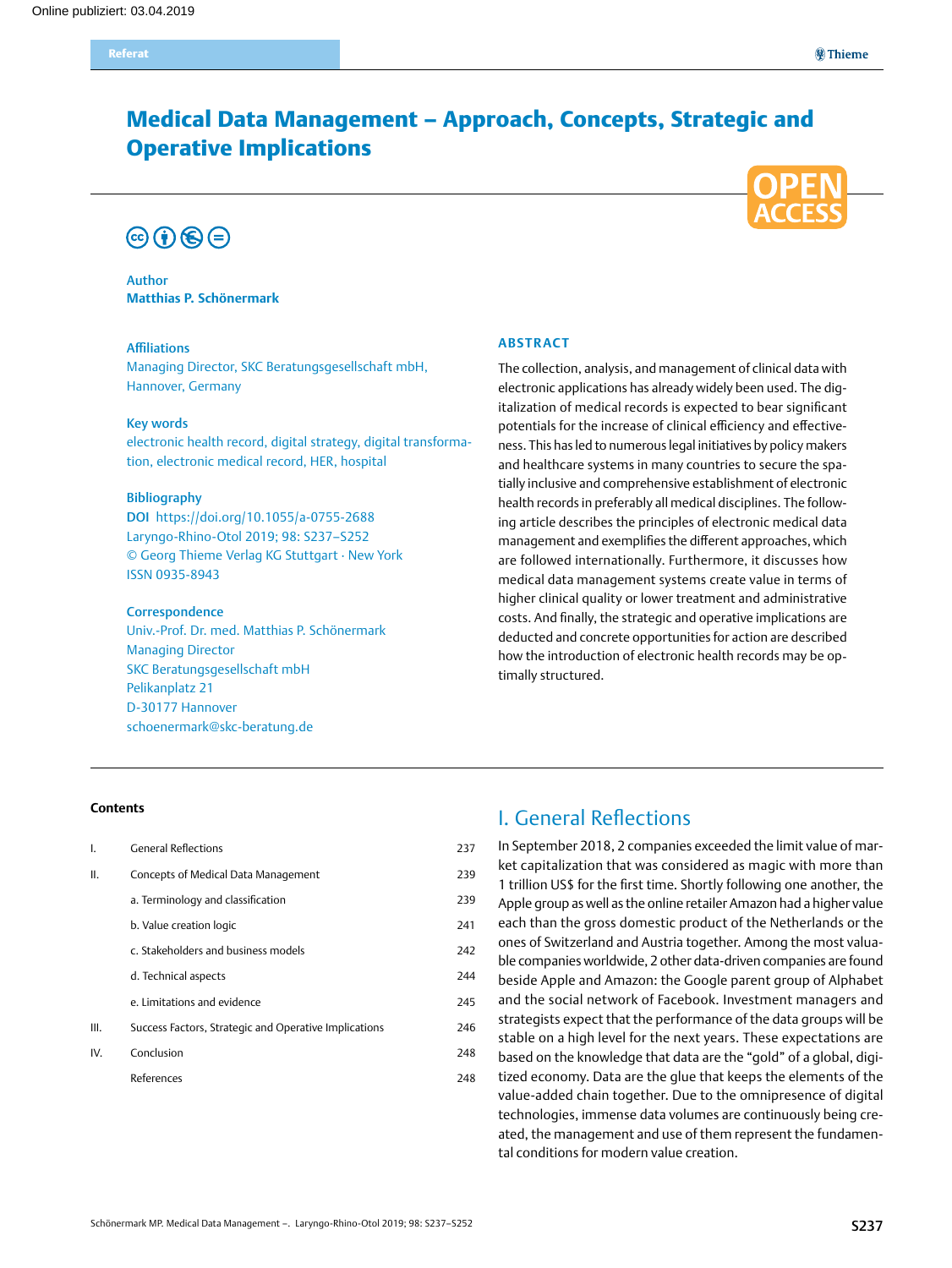Increasing storage capacities and nearly unrestrictedly growing processor performance that follows so-called Moore's law [1] described more than 50 years ago, make multidimensional data analyses possible and affordable – due to a technology-related price decline [2]. Large data volumes, commonly called "big data" [3] can be analyzed and evaluated by means of intelligent software [4]. Hereby, it is often the case of recognizing patterns, on one hand to better characterize the data source, i. e. the single user [5, 6], and on the other hand to develop predictive models that allow predicting the (consumption) behavior of the users more precisely [7]. On this basis, for example individual offers may be calculated and positioned by online retailers that allow expecting a user's acquisition with high probability [8]. Furthermore, the technical progress fosters the rapid development of artificial intelligence (AI) applications that have an enormous potential in nearly all areas of life [9].

Digitization has entered all areas of life and modifies the management logic of many sectors in a significant and sustainable way. The so-called digital transformation has an impact on five strategic categories [10]:

- a Customers The power structures between provider and consumer have reversed. The information monopoly is no longer in the manufacturer's hands, but is atomized by the internet. Social networks, forums, and assessment or rating platforms allow distributing mostly invalidated information like viruses. Thus the influence of the individual customer increases significantly. So, the focus of marketing is meanwhile placed on loyalty, shopping experience, and high service quality.
- b Competition On one hand, inexpensive technologies allow the rapid and uncomplicated development of digital products and services so that the number of competitors grows dynamically ("new entries"). On the other hand, the above-mentioned networking effects lead to a concentration of the consumers on few large providers. In all sectors, the field of competition is continuously changing with high dynamism, which requires a high level of reactivity and agility.
- c Data As seen with the above-described examples, data that are generated continuously and everywhere are the basic currency for the value of a company. Even unstructured data may be increasingly used due to modern technologies. Many companies only start understanding and using their "data treasure".
- d Innovation The high dynamism requires significant acceleration and flexibilization of the management of innovation processes. Successful companies and organizations leave traditional and slow, linear processes and establish experimental, iterative, and nearly chaotic processes in order to find the solution for the correct problem most rapidly. The objective is no longer to find a nearly perfect product that is ready for use, but a minimal prototype that is tested rapidly on the market and continuously optimized (so-called "minimal viable product", MVP).
- e Value In the analogue world, value creation mechanisms were stable for longer times so that the organizations could refer to them and structure their management in this direction. The success was mostly sustainable because it was based on meeting relatively static needs. In digital times, fluctuating customers' needs and unpredictable market changes require continuous adaptation of the management logic. Hence, permanently new

chances, but also new risks for the company's success develop. Professor David Rogers from the Columbia University summarizes this aspect in one sentence: "Only the paranoid survive" [10].

Also in medicine, information reigns. The clinical medicine lives on generating, collecting, and archiving of information. As empirical science, it is based on as much information as can be retrieved and on analyzing it systematically for the benefit of the patients. The major part of medical interventions uses the communication system of the human body via the sensory system or intervenes in endogenous communication systems such as the immune system, the endocrine system, or the neural system [11]. In all clinical processes, data appear that have to be assessed, stored, and analyzed. Already today, the data volume is very high and increases nearly exponentially. The annually published internet trend report of the consultant company Kleiner Perkins states that in an average medical practice 26 datasets occur per year per patient being treated. In this way, in a typical hospital with 500 beds, each year 50 petabytes of data emerge (1 PB =  $10^{15}$  Bytes = 1 billion MB). The annual growth rate of healthcare data amounts to 48 %. The half-life of medical knowledge amounts meanwhile to less than three years; the number of published studies has been exponentially growing for many years [12]. Hence, the growth of medical data and information is higher than the one of other internet-based data. According to estimations, documented genomic data alone will be more extensive in 2025 than the data of the internet platforms of You-Tube, Twitter, and the data of astronomic research together [13]. Driving forces for this development are on one hand the developing technical possibilities, for example digital documentation of radiological or pathological findings or clinical imaging, but on the other hand also the extension of molecular basic knowledge that leads to higher fragmentation and thus higher complexity in the taxonomy of diseases [14]. The more personalized, i. e. individualized, clinical diagnostics and therapy are, the larger will the datasets per patient be. Furthermore, the interdisciplinarity of the disciplines has increased so that more interfaces occur during treatment. And finally, the patients are treated in an increasingly transsectoral way, which puts another complexity layer on the clinical pathway. Otorhinolaryngology is one of the clinical disciplines with its fields of otology and audiology where most information is digitally available or can easily be digitized. So it can be expected that the reality of life of otorhinolaryngologists will sooner or later be significantly affected by these modifications [11].

The perceived high dynamism of modifications in medicine is mainly due to the explosion of scientific information and to the necessity to implement this information in the practice of treating patients [15]. In this context, the question must be asked if information technology applied for reasonable management of medical information is only another addition to the long list of innovative technologies that have been domesticated in the course of the time by the clinical requirements of medicine, or if it is actually a disruptive development that will modify the logic of medicine in a fundamental and sustainable way [16]. There are many reasons to believe that the increasing, permanent, and locally completely independent availability of clinical information will lead to a para-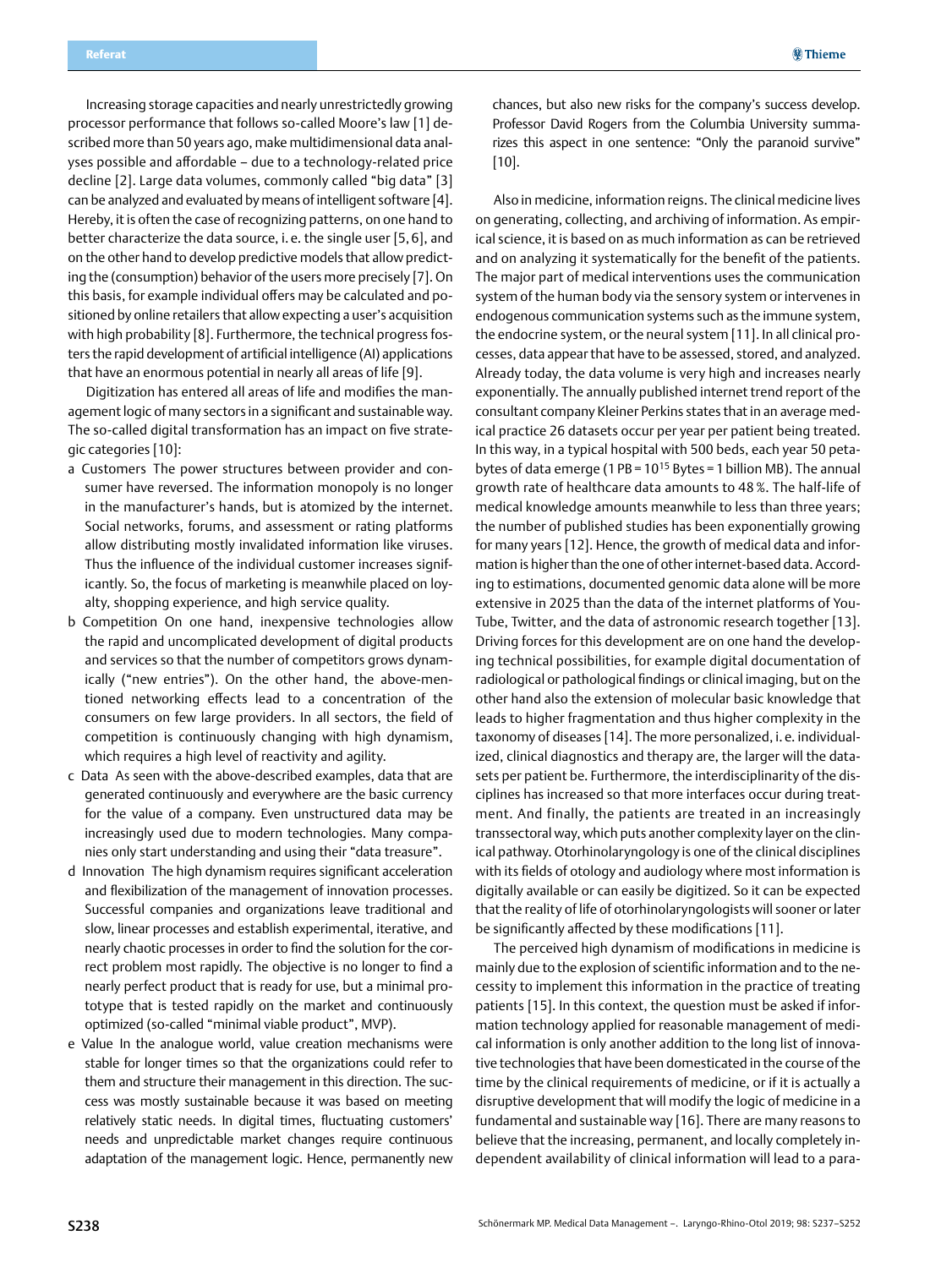<span id="page-2-0"></span>digm shift that the American system biologist and molecular geneticist Leroy Hood calls P4 Medicine. According to him, digitization causes a shift of the clinical focus from a traditional, primarily curative approach to a predictive, preventive, personalized, and participatory logic [17].

Whenever paradigm shifts become obvious or seem at least possible in certain areas of life or sectors, strategic opportunities arise that want to be used commercially. So it is not surprising that also large technology companies such as Google, IBM, Amazon, Microsoft, Facebook, or the German SAP are highly interested in generating and managing medical data. Nonetheless, current results are at best mixed; and some companies had to cope with significant setbacks despite high investments and the important application of knowhow [18–23]. For example Google as well as Microsoft have frozen their initially highly valued digital health activities for several years because they were not successful. Apparently, the wellknown principles and structures that are particularly successful in the sector of consumer goods, cannot be linearly or 1:1 transferred to healthcare. In this context, it might not surprise that the healthcare system is far behind compared toall other sectors regarding its level of digitization [24].

Precondition and basis of each type of value creation from data is their exploitation by means of databases that allow the management, evaluation, combination, and further use of data. In the medical healthcare context, the terms of electronic patient record, electronic health record (EHR), or also electronic patient file were established for such database applications. The USA play a pioneering role for these healthcare-specific data systems where in parallel to the introduction of computer technologies in the 1960ies and 1970ies first EHRs had been developed and established [25]. Because of the specific US American healthcare structure, most medical database systems are regionally organized. A nation-wide solution could not be implemented up to now [26]. Since the national implementation of EHRs could not be realized despite the assumed high value creation potentials, the Clinton administration issued the Health Insurance Portability and Accountability Act (HIPAA) that was meant to foster the introduction of electronic health records. Since then, the market dynamism has significantly increased for EHRs. More than 90% of the US American hospitals and practices have meanwhile introduced some kind of electronic patient records [12, 27]. The global market is currently estimated to 23 billion US\$ (more than 40% emerge in the USA); and it increases by around 10% each year [28]. The very dynamic penetration of the American market of the last years may also be associated with the fact that many insurance systems are no longer based on the traditional feefor-service remuneration. Instead, more and more value-based and pay-for-performance contracts have been concluded that couple the amount of the remuneration to the clinical outcome [29, 30]. The precondition for the operationability of such contracts is the collection, storage, and availability of relevant clinical data that can be verified, i. e. controlled, by the insurer [31–33].

However, the reception of the technology by the users in this globally most developed market is very ambiguous. There is no clear picture that might justify the statement that EHRs always lead to an improved, more efficient, less expensive healthcare that is more suitable for all people involved [34]. Many studies report about a widespread frustration of the medical and nursing staff [35, 36]. Electronic health records and the associated obligations for documentation are even mentioned as the most important single cause of endemic burnout syndromes of medical staff [37]. They perceive as extremely frustrating that only few implementable intelligence comes back to the treating physician despite the medical time applied for acquiring and entering data [38]. Although there is no discussion regarding the fact that assessing and sharing certain biomedical information is improved by means of EHRs, it is controversial if the interaction with computed systems does not possibly interfere with the psychosocially and emotionally based patient communication [39].

In this context, different hypotheses are mentioned that try to explain the described phenomena. On one hand, clinical treatment is incomparably more complex than any other data-based process of decision making and execution [40, 41]. On the other hand, in clinical healthcare most different protagonists are interacting who sometimes have opposite interests, which contributes to a renitent stabilization of the non-digital status quo [42]. And finally, it is discussed that most traditional computer-based communication and data systems are based on a mathematical, linear model (sender – transmitter – receiver [43]) that contradicts to a more fluid, interpretation-requiring model, which stipulates the necessity of exegesis of possible significances of the information in the Wittgensteinian sense and that is inherent to the medical decision making and the collegial discourse [41–44].

In the following chapters, the authors try to systematize the different aspects of the discussion and to give an overview of the significant operative and strategic implications of medical data assessment and management.

## II. Concepts of Medical Data Management

## a. Terminology and classification

The dynamism of digitization is so high that within shortest time various thematic "islands" develop. Their taxonomic classification, hence, is not possible or it cannot cope with the pace of the development. The same is true for the legal and regulatory monitoring of digital industry, which bears an enormous potential of conflicts and insecurity especially in a highly sensitive application field such as medicine [11]. Furthermore, the heterogenic and colorful digital application landscape complicates the development of strategic directives in the sense of a digital agenda (▶**Fig. 1**).

A similar diversity of terminologies is also observed in the context of data storage systems. Within those more than 50 years since the introduction of the first prototypes of medical databases, several terms and definitions have been used and then discarded [45]. Initially, it was the question of systematically collecting and archiving clinically scientific literature (MEDLARS and MEDLINE); with the end of the 1960ies and the beginning of the 1970ies, other functionalities came up that had been developed and programmed for clinical decision making, for example based on reminder functions [46]. With the market maturity of databases that were relatively simple to handle and the distribution of personal computers (PC), first systematic reflections were initiated at the beginning of the 1980ies how data and information collected during clinical treat-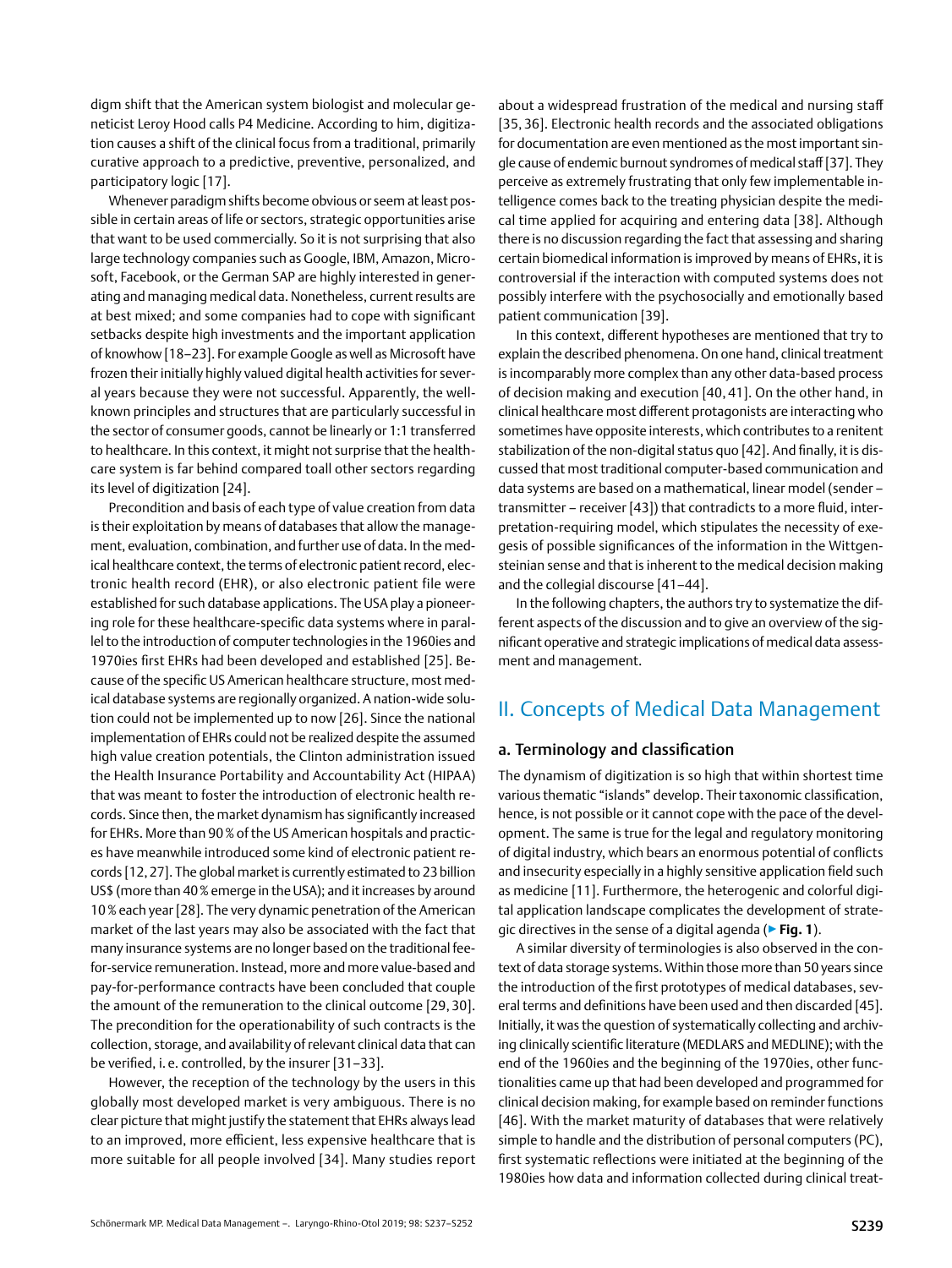

ment can be summarized systematically and documented in a multidimensionally evaluable way. Rather early, it became obvious that one of the major challenges for the usability of such systems was that various participants in the process may use the data in different places and at any time simultaneously, sometimes also successively. This is mainly due to the interdisciplinarity of clinical medicine and as essential prerequisite it requires a reasonable application of a multi-user functionality that serves as chronic of the events, as archive, and also as base for decision and documentation of decision making [47].

In the last years, various terms that finally describe very similar functionalities have been introduced and discussed in the sense of a taxonomy. The term of "computer-based patient record (CPR)" has been widespread. It elucidates that the patient and the respective treatment and care processes represent a significant data source [48]. Around the turn of the millennium, the term of CPR was mostly replaced by "Electronic Health Record (EHR)". Meanwhile, this term is standard in the international context. Synonymously, the terms of "Electronic Medical Record (EMR)" or – more rarely – "Patient Health Record (PHR)" are used while PHR differs in that it is filled out and managed by the patient while the other two, EHR and EMR, are managed by the care provider or also the health insurance. CPOE (Computerized Physician-Order Entry) are systems or functionalities that allow the treating staff to induce and document prescriptions or orders. Finally, CDSS are Computerized Decision Support Systems, i.e. software linked to EHRs that support medical decisions by means of "intelligent" algorithms [49,50]. This subdiscipline of medical data management is currently booming due to the further development of artificial intelligence although a general rating is currently rather difficult (see below).

In Germany, an own terminology is used that is not always unambiguous. The term of electronic patient file (elektronische Patientenakte, ePA) is widest-spread, which has already been coded in the Social Security Code (Sozialgesetzbuch, §291a). In this context, legislature has extended the physical element of the electronic health card that had originally been conceived as data medium and intended to simplify the clinical as well as administrative dataflow between care providers and cost bearers, by the concept of a web-based solution. This seemed to be obligatory because the common development project of the self-governing parties ("gematik") remained without result and finally had to be considered as failed according to the original purpose. As of 2021, the ePA should be available for all medically insured people in Germany and applied cross-sector with all care providers including all health insurances [51]. The definite conception, however, is still unclear, i. e. it is not known who is responsible for the administration of data storage and management and how systematic administration has to be performed. The cost bearers have started several initiatives. At the time of writing this paper, three different approaches had been presented and in parts already implemented in clinical routine. On one hand, this was the decentrally organized AOK model that provides data in a decentral organization, i. e. on the computer systems of the care providers (medical practices and hospitals). On the other hand, there is the central model of the Techniker Krankenkasse in cooperation with the private health insurers of Signal Iduna and Generali where healthcare data are stored and managed on IBM servers. Finally, there is the system of the private provider called Vivy that is mainly financed by the Allianz health insurance and that has been joined by different statutory and private health insurances and where the data are also stored centrally. All these systems have in common that the patients keep control of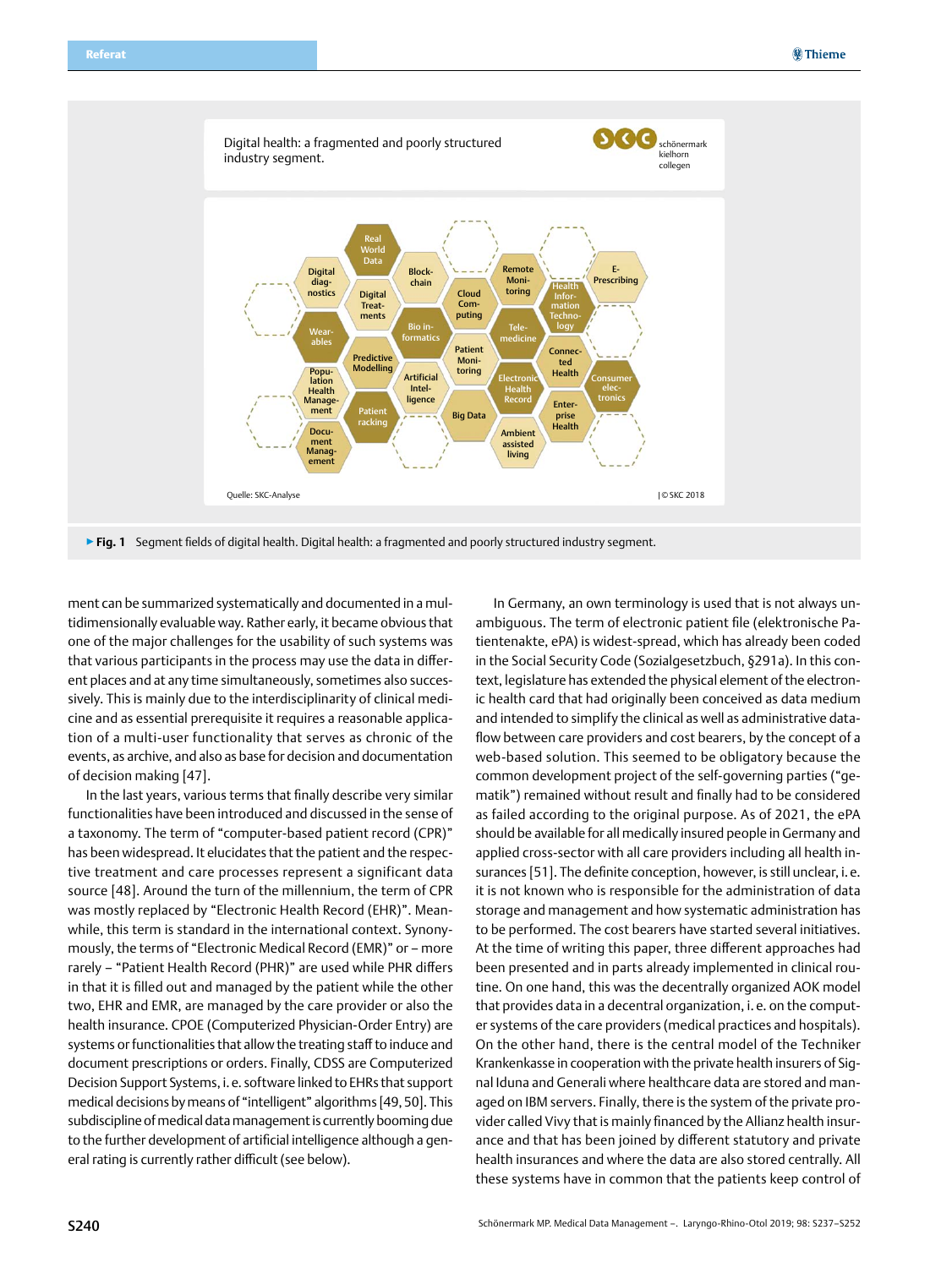<span id="page-4-0"></span>▶**Table 1** Functionalities of EHRs according to the Institute of Medicine [16].

| <b>Core functions</b>                        | <b>Additional functions</b>                           |
|----------------------------------------------|-------------------------------------------------------|
| Data management of healthcare<br>information | Electronic communication<br>and connectivity          |
| Outcome management                           | Patient support                                       |
| Electronic assessment of prescriptions       | Administrative support                                |
| Decision support                             | Reporting and healthcare<br>management of populations |

their data and decide who is allowed to access which data at what time [52]. However, currently it is still completely unclear if and how the different systems may communicate and exchange data in order to ensure interface-free communication that represents the basis for a smooth, reasonable, and valuable use of healthcare data. The two other terms that are used in Germany are electronic health care file (elektronische Gesundheitsakte, eGA, according to §68 of the Social Security Code) and electronic patient record (elektronisches Patientenfach, ePF, according to §291a of the Social Security Code). Most probably, they will be replaced because based on the current stage of decision, these terms will be withdrawn.

In the following, mainly the term of Electronic Health Record (EHR) will be used because it is internationally established and the associated functionalities also correspond to the German version of ePA.

In the past, the US American Institute of Medicine has worked on a classification of the wide and fluid field of health information technology (HIT) [16]. According to this definition, an EHR has to assume eight functionalities (▶**Table 1**).

It means that an electronic patient record generally has to be able to collect patient data and to store them, to provide this information to care providers or treating staff if required, to allow the treating physicians inserting instructions and prescriptions and documenting them (CPOE), and to provide physicians and caring staff with decision support regarding treatment alternatives of individual patients (CDSS). This definition shows that the support and facilitation of the clinical activity of physicians and caring staff are in the focus of the functionality [53]. The support of the administrative processes including accounting is considered as necessary, but not indispensable additional function. From the German point of view, this perspective anchored in the entire international publications is remarkable because in Germany the support of administrative processes and expectations of cost reductions in healthcare are considered as central function of electronic data management. In contrast, the English-speaking countries agree in their opinion that the main purpose of HIT is to optimize the three components of a physician's time: the time spent with the patient, the time spent for documentation, and the time used for continuous medical education [54]. A physician-related EHR as well as a patient-related PHR should be designed and conceived in that way that they may be implemented into the professional or private environment without any problem. Only when this precondition is fulfilled, electronic patient records will be successful [52].

Currently, the global market for EHRs is estimated to 23 billion US \$ and since many years it is increasing with a constant growth rate of more than 5 % [53]. There are various segments that are based on different approaches. So the difference can be made between web- or cloud-based systems and systems with own servers, with regard to the central purpose of the system (e. g. practice management, patient management, transferal management, or network management) or according to the configuration of the user (hospital, practice, care homes, acute care etc.). All systems have in common that they are based on the simple GIGO principle that must not be underestimated: garbage in, garbage out. This means that an electronic data management and analysis system can only be so good as the poorest quality of the entered data. Even the smartest algorithm can only provide poor, unclear, invalid, or even false analyses if the entered data are incomplete or incorrect [56]. As a consequence, already the collection and entry of data in an EHR determine the result that can be generated from the use of the system at a later time. Thus the focus has to be placed on the data collection process, and it is not surprising that the efforts for newly introduced and established EHR systems increase at the beginning of data processing, for example when creating a new dataset. However, many people involved perceive this situation as contra-intuitive and often this is one of the crucial origins for the failure of the system and for the users' disillusionment and deception [57].

## b. Value creation logic

In Germany, healthcare provision is generally performed based on quality and efficiency rules anchored in the social law. This effectiveness or efficiency paradigm is also applied in the argumentation regarding the benefit of electronic health records. On one hand, there is the statement that the quality of healthcare provision might be increased based on organized and reasonably evaluated data; on the other hand, the costs might be reduced so that the system benefits from savings. As mentioned above, the quality of the data is a relevant precondition for being able to keep promises. Furthermore, also the quality and the intelligence of the applied algorithms, the technical processing quality, and the quality of results and reports significantly influence the benefit of EHRs.

The quality of healthcare provision may be increased via different value mechanisms [58]. It is assumed that more and more systematically processed data improve diagnostics as well as targeted therapies. The expected flood of data due to the development of personalized medicine has already been mentioned above. Some studies could confirm that EHRs contribute to a higher adherence of therapists to evidence-based guidelines [16,50,59]. The precondition is that the system disposes of current evidences and provides them as decision making tool in the respective therapy situation. Additionally, data processed in this way facilitate the recognition of patterns, in particular regarding the interindividual comparison and the identification of trends within certain populations [60] which may be beneficial in the context of rare diseases or untypical clinical situations.

The patients' participation in the clinical decision making process (shared decision making) and their active contribution to the management of the disease increases healthcare provision and may be realized by means of electronic health records [61]. The interactivity of the files and thus also sharing of information and docu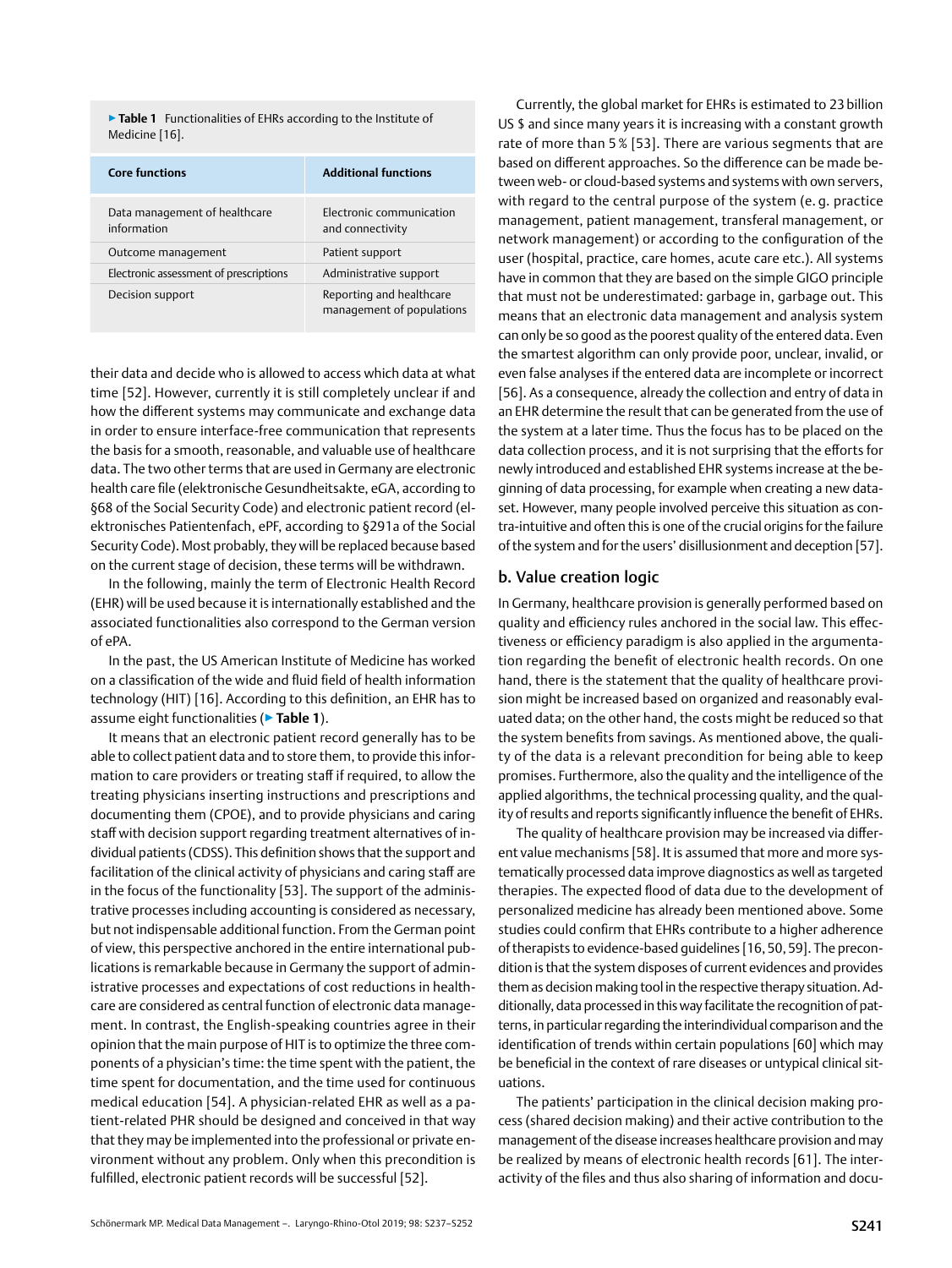<span id="page-5-0"></span>ments is the necessary precondition. Perspectively, it has to be taken into account that the data sources controlled by the patients as well as those generated in the professional, clinical environment from most different source are configured interoperably. This is not ensured in the context of devices produced by consumer goods industries, e. g. wearables such as fitness watches or personal electronic assistants (Alexa and others) because a common data standard does not exist.

The study data regarding the hypothesis that EHRs improve the communication, collaboration, and coordination in clinical healthcare provision are not clear [50]. Apparently, the investigated healthcare situations are so heterogenic in their respective setup, their complexity, and the target definition that the often cited value proposition (the intersectoral and interdisciplinary cooperation quasi automatically improve with introduction of electronic health records) has to be critically discussed [62, 63].

Avoiding therapy faults, in particular when prescribing or administering drugs, is considered as another important value factor for the benefit of electronic health records. For example, integrated expert systems may indicate interactions, intolerances, or specific contraindications and thus avoid incorrect treatment [16, 50, 64]. Interestingly, there are also studies that seem to confirm the contrary, i. e. that therapeutic errors may increase because of EHRs [65–67]. This means that also here the study and evidence situation is not clear and depends on the specific circumstances. The above-mentioned GIGO principle is explicitly indicated in this context. Complete and well-structured electronic health records where the quality of data entry is ensured based on behavior controlled elements, may reduce the risk of data and information loss and the susceptibility to manipulation of clinical documentation [50]. The usual scenario of findings or radiological imaging that cannot be found does not arise in cases of central, complete, and available data storage. This is certainly one of the strongest arguments for the development and implementation of electronic health records.

With the obligatory introduction of a hospital discharge management according to § 35 SGB V, another aspect of value creation has gained in importance due to the electronic health records. The idea is that the provision and availability of patient- and therapy-relevant data might lead to a significant reduction of information interruptions between the inpatient and outpatient sectors. These interruptions are considered as origin of a significant percentage of avoidable re-admissions in hospitals. Different studies could show for example that 20% of re-admissions are due to drugs and could have been avoided in more than two third of the cases if therapy management had not been interrupted or changed [68, 69]. Also in cases of stroke, information breaks lead to suboptimal healthcare in the acute situation as well as in the context of postacute therapy and rehabilitation [70–72]. Numerous investigations confirm that a better, i. e. more seamless and complete information, communication, and thus collaboration between the outpatient and inpatient sectors based on electronic information systems may lead to a significant reduction of the so-called "revolving door effect" (inpatient admission – discharge – inpatient re-admission) and thus to a clearly higher quality of healthcare provision [73–81].

In addition to the quality, electronic health records shall also increase the efficiency. The efficiency gains shall be based on a reduction of the use of resources (time, capital, staff). Provided that the

database carrier (server, cloud, internet) is technically available, a reduction of the search and access times is mostly recognized compared to analogue systems [50,82]. The hypothesis associated with the factor of time saving is that the time saved due to EHR can be used reasonably for direct patient healthcare. In addition, cost reductions are postulated in various areas, e.g. by more efficient prescription of drugs, more efficient use of radiological devices, by avoiding double examinations or unnecessary tests, by reducing billing mistakes, or successful handling of liability claims [83–86]. The efficiency gains achieved by process improvements, e. g. by providing a central dataset that does not need to be redundant in different contexts along the healthcare process, might contribute to a reduction of the staff and thus the staff-related costs that represent the largest expenses in a hospital [67, 87–90]. The effect of EHRs on this cost item is generally considered as argument for the reciprocal financing of the considerable development, implementation, and operational costs of an electronic health record system. Only few data are published about the expenses. An American trial from 2011 estimates 19million US \$ for an acute hospital with 280 beds [64]. Since the healthcare landscape is highly complex and extraordinarily heterogenic, probably no reliable benchmarks may be developed. Instead, the individual constellations must be considered regarding the efforts to be calculated. So it may be stated that the undisputedly high potential for efficiency and effectivity increase in healthcare provision that electronic health records have, cannot be realized immediately, directly and without fulfilling certain preconditions [67].

## c. Stakeholders and business models

For the estimation and the assessment of the success, i. e. for the realization of the promised value of electronic health records and the implementation in business models, the perspective of the respective user is crucial: Cui bono? (Cicero; To whose benefit?). Since different groups with highly various requirements are included in a complex and collaborative healthcare system, target conflicts cannot be excluded; they rather belong to normal daily life. The aspects that seem desirable and beneficial for health insurances, may be discussed critically and even considered as useless from the physicians' point of view ("One person's failure may be another's success" [91]).

If the focus on the patients is meant to be the paradigm of a modern healthcare provision, data storage and management have to be assessed from the patients' perspective and at least indirectly contribute to the benefit for the patients, either by increasing the effectiveness or the efficiency. It is generally acknowledged and also internationally intended and confirmed by legislation that medical data "belong" to the patients so that they might access them unlimitedly and they alone can decide who might retrieve them when, how, and under which conditions. All data storage and processing systems are subject to this imperative. De facto, however, no consolidated data are available, but the respective sources dispose of fragmented or nearly atomized data details. The cost bearers dispose of so-called social data that consist of administrative elements and performance data documenting healthcare provision, i. e. performed or initiated services of the healthcare providers and thus the induced expenses in the sense of billing data. The healthcare providers dispose of anamnestic and clinical data of the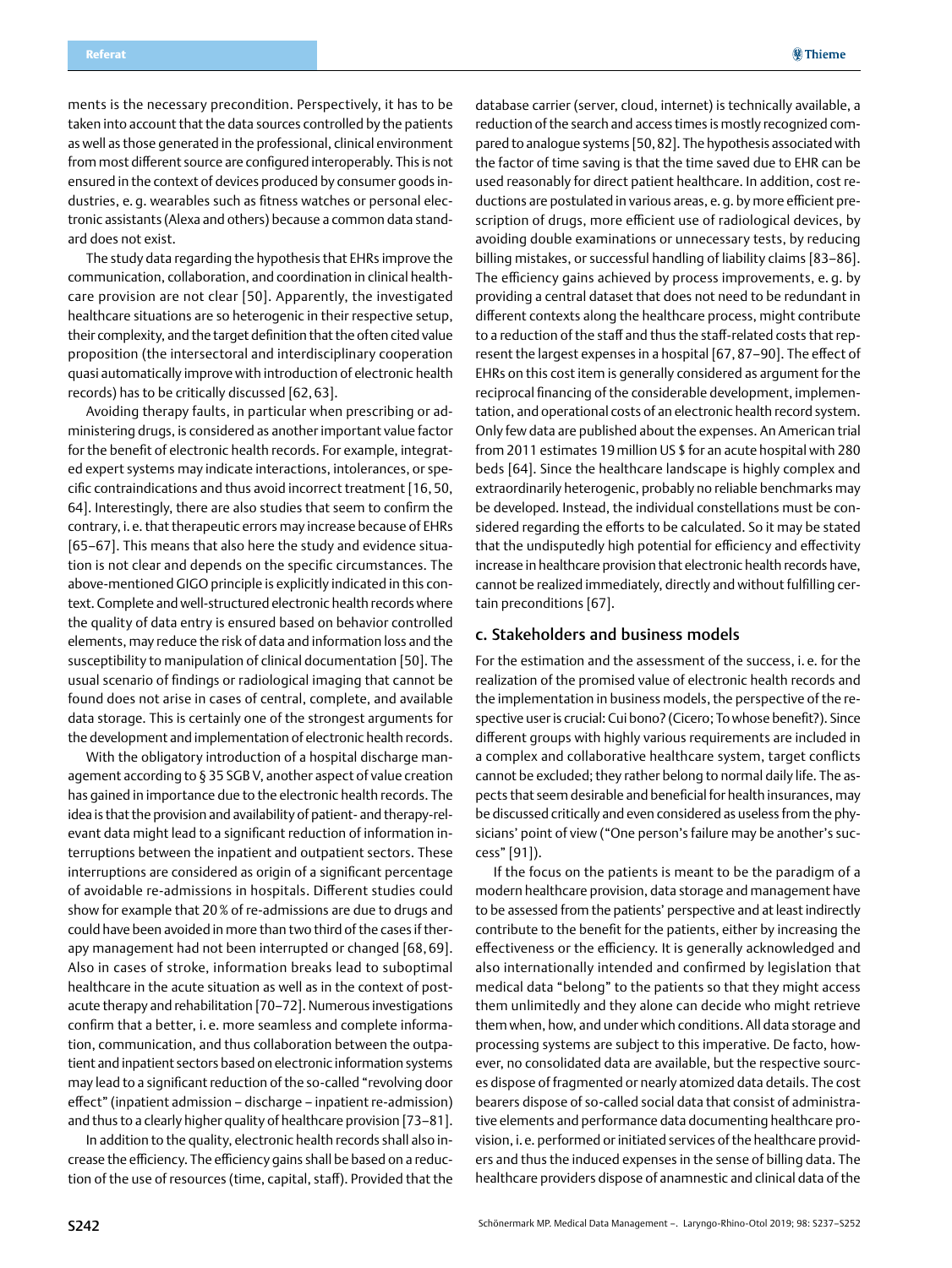patients that are documented and administrated individually in a non-standardized form. From the healthcare researchers' point of view, healthcare providers dispose of primary data, while the cost bearers possess or administrate secondary data. Thus, certain delays occur until the data are available. It takes about 2–3 months until medication orders reach the health insurances and may be evaluated.

The interest in and the support of conceiving and implementing electronic health records is very different regarding the various parties and interest groups and is mainly oriented at the "job to be done", i. e. the requirements that an EHR would have to meet and which benefit may be expected [92]. Physicians and health care providers might use database systems to support clinical decision making in order to increase the service quality. Also other clinical registries should serve to achieve this objective by allowing to analyze longitudinal courses and to identify cause-effect correlations in clinical routine [93]. However, the current focus of healthcare providers regarding generation, documentation, and evaluation of data is mainly placed on fulfilling documentation obligations and on complete performance recording that is the basis for billing to the cost bearers. Most electronically recorded clinical data are assessed for the purpose of administrative controlling and not primarily to improve healthcare provision.

The cost bearers implement electronically documented data in healthcare service management, for example structured disease management programs (DMP), or in integrated healthcare provision models according to §140 of the social security law (SGB V) and use them for compliance measurement of quality-oriented processes. But also the cost bearers place their focus of data management on assumed efficiency increase. The transmitted performance data of the cost bearers lead to financial flows that have to be controlled closely. Based on a morbidity-oriented risk structure compensation, the health insurances are interested in reporting datasets as complete as possible, where morbidity and performance data are included, to the healthcare fund. Interestingly, in this aspect the interests of service providers and cost bearers are equal, even if their economic interests are usually rather diametrical. The more morbid a treated patient or an insured person is, i.e. the more diseases are coded and documented in the respective dataset, the higher is the remuneration for the service/healthcare provider and the higher is the reimbursement to the cost bearers from the healthcare fund. It is obvious that this model can be easily manipulated. The cost bearers furthermore use the transmitted datasets for budget planning, for management of the insured subjects and sales issues as well as for identification of accounting fraud. Some healthcare insurances have established risk management competences that process the service data in predictive models and calculate them actuarially compared to private healthcare insurances. This allows implementing strategic options for actions with regard to developing risks (e.g. important growth of treatment costs in oncology, increase of sickness benefits for insured subjects with the diagnosis of depression).

Pharmaceutical industry and medical technology are also interested in electronic clinical data. In the future, the pharmaceutical industry will more and more depend on generating data from the real situation of healthcare provision ("real world evidence") because the approval institutions and the HTA agencies (HTA: Health Technology Assessment) that are responsible for pricing and remuneration start making only preliminary or temporary decisions regarding the market access. Prolongation of the market authorization or the period of validity of a certain remuneration then depends on the evidence of the product's clinical performance in the real healthcare service situation, i.e. finally on a confirmation of the usefulness or additional benefit in real life (beyond artificial clinical tests). Due to this reason, it is essential for pharmaceutical companies to acquire clinical data from the EHRs and to evaluate them in the sense of a phase-IV trial. Since the access to these data that are either administrated by the healthcare providers or the cost bearers, is only possibly in a very cumbersome way, some companies pursue the way of establishing registries allowing them to assess study data from treated and untreated patients. Another option is the implementation of internet-based patient platforms where patients voluntarily publish or exchange their data. This variant, however, can merely be quality-assured so that the generated evidence is rather weak or must be questioned overall. Medical product companies have expanded their business models for some time in that way that they appear as system providers mainly in hospitals. The devices equipped with software and own computers should first be implemented in existing hospital information systems. Meanwhile, the objective of many, especially large medtech companies, is to work as system provider and to provide also controlling, evaluation, and documentation software beside the device hardware. Electronic health records are a central aspect of the strategic agenda of medtech industries [94]. It seems to be problematic that most providers have developed proprietary software for controlling of the devices that are not interoperable in the above-mentioned sense.

Until now, software companies and so-called system houses had mainly focused on hospital information systems for the management of administrative processes. Since these providers are already "on site", i. e. close to clinical routine, the extension of existing systems and structures seems to be a logical consequence to complete electronic healthcare records that correspond to the mentioned expectations. For example, the software company SAP has created a separate division of "Health" that pursues the objective of becoming the gold standard of clinical documentation. Currently, however, the impression arises that the complexity and the particularities of clinical service provision and the resulting requirements to data storage and management are mostly underestimated. The data dimensions along a clinical treatment pathway are so voluminous that good business chances exist also for specialized niche players who focus on isolated tasks. In the USA, for example, socalled Pharmacy Benefit Managers (PBM) have established themselves whose objective is exclusively to monitor drug consumption in healthcare provision and to optimize it with regard to expenses, but also evidence-based guidelines. As intermediaries, they mediate between healthcare providers and cost bearers and strive for balancing the different interests. For this purpose, they retrieve specific information from EHRs and analyze it based on own evaluation algorithms and benchmarks. In some models, further data providers and claim groups are involved beside the usual parties. For example, biobanks may enter genetic data; and even consumption data of supermarket chains may be considered as relevant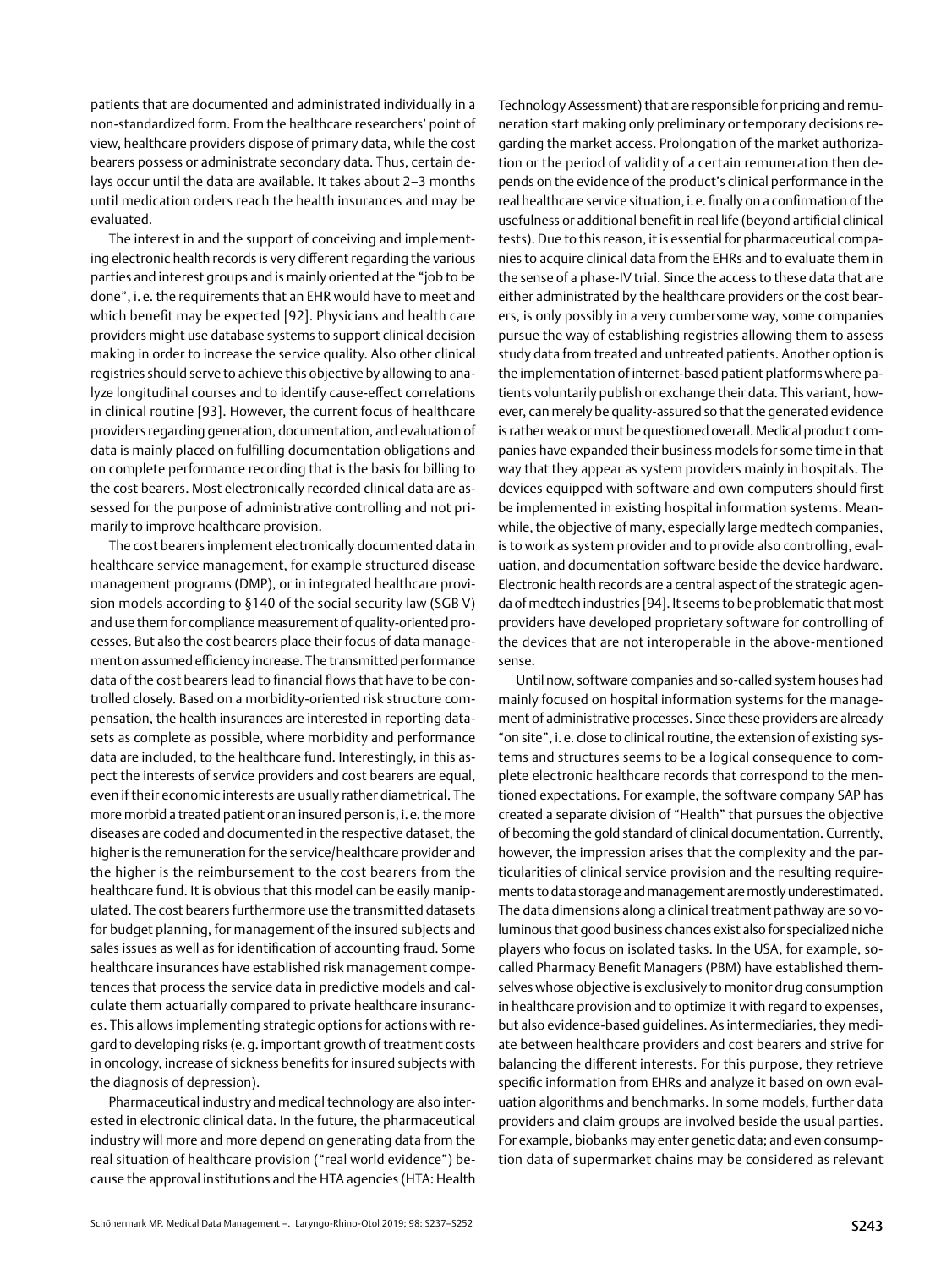<span id="page-7-0"></span>sources, e. g. when the shopping behavior of subjects suffering from diabetes shall be assessed [95].

Agencies, organizations, and institutions of public healthcare provision that deal with population-based questions, are also highly interested in data from electronic health records. The current healthcare reporting is strongly delayed, very rough, and only descriptive so that the usability for answering strategic issues is very low. Legislature and the organs of indirect public administrations must be highly interested in generating current and authentic healthcare data in order to be able to react adequately from the political perspective. This background is also seen in legislative initiatives that request or order rapid implementation of universally applicable electronic health records. Currently, patients and insured subjects use their health data mainly for documentation and archive them as paper documents. Privately insured patients sometimes use these data for accounting their healthcare expenses with the cost bearers. Via devices of consumer electronics such as wearables or smart watches, however, continuously biological and behavioral data (heart rate, sleeping behavior, movement, nutrition, oxygenation, tracking etc.) are generated and in most cases also archived, which may have a clinical impact. However, these data are regularly stored at the manufacturers' premises and managed there in an intransparent way. In this way, quasi en passant electronic health records and user profiles are created that are not intended for the autonomous and exclusive access of the patient. Another type of systematic database-based use of clinical data is social networking and patient platforms where patients share their data and make them available for other members of the network. These datasets are suitable to perform analyses of the entire patient population. In particular in the USA, platforms such as www. patientslikeme.com play an increasingly important role because the data provided by the patients, e. g. sickness diaries, allow substantial analyses [16]. So the American approval institution FDA (Food and Drug Administration) has concluded a contract with patientslikeme.com on pharmacovigilance since the patients' postings shared on this platform reveal possible side and interaction effects of drugs significantly earlier so that they are identified earlier than it occurs via the traditional way of medical reports.

It is obvious that the assessment, storage, and management of very personal clinical data causes legal and ethical problems. Their discussion, however, will not be included in this article because of the limited scope of the manuscript. But it can be stated that the legal dimensions of data protection and data safety are discussed intensively; nonetheless, solutions still have to be found. It cannot be expected that the administration of justice and jurisdiction keep the pace with the technical dynamism. However, it would be helpful if certain standards could be stipulated and fixed [11]. Also from an ethical point of view, many open questions still exist that can be answered probably only based on a social consensus [96]. The respective discussions, however, only start very slowly and such as the legal reflections they are delayed with regard to the technical development.

The different stakeholders have very different perspectives on electronic data storage. The enormous potentials for the increased quality of healthcare provision, i. e. for an improvement of medical care, and for increased efficiency can only be put into effect when most different data from various data sources are summarized in a

patient-centered way [97]. In this context, actually equal interests of all parties involved should be expected. This precondition also determines if – as often stated – medicine faces disruptive changes and a real change of paradigms must be expected. Possibly, this decision is made with competition which in any case has to be preferred to a political top-down directive [98]. For market players on the side of the healthcare providers (hospitals, practices) and on the side of the cost bearers (statutory and private health insurances) the strategic imperative is that own data must be understood and rated and options should be developed that allow improving the own quality of healthcare provision and increasing the efficiency to the benefit of the patients.

## d. Technical aspects

The technical elements that are important from the users' point of view depend on the required functionalities, i. e. the "job to be done" (see above). Since medicine, i. e. diseases and their treatments, is a continuous process (24/7), the crucial technical precondition of electronic health records is the high presence or availability and thus possibly low or no "down times". This aspect requires redundant and mirrored systems so that maintenance times can be bridged. Herewith associated is the request to technology that data loss must not occur because the complete continuity of information is essential for medical decision making. Since the data volume is very high, as described above, and will exponentially increase in the future, respective EHR systems have to provide unlimited or rapidly and highly scalable storage capacities. The analysis of the immense data quantities further requires highest processor performances so that rapid conclusions may be drawn, at best even in real-time. A central aspect is data safety, i. e. the question of how data can be protected against unauthorized access, theft, and misuse. This also includes protection against falsification so that manipulations are not possible or become at least transparent. In this context, the potential of the block chain technology is discussed. It means that the worldwide distribution of an uncountable number of copies of the datasets makes unauthorized manipulation impossible [99, 100].

The central technical aspect regarding data storage and management is the interoperability that is considered as first priority also on many governmental agendas [101]. Since the relevant clinical and administrative datasets appear at various points of the healthcare provision pathway and are assessed and documented by most different systems, it must be ensured that a transferability from one system to another may occur without any data loss and that the convergence is made compatible. This aim is pursued by the Health Level 7 standard (HL-7) that allows the exchange of data between organizations in healthcare systems and their IT systems. In Germany, HL-7 is nearly exclusively used in hospitals and not applied for data exchange between the clinical and outpatient sector in healthcare. This is partially due to the fact that a multitude of data exchange formats had been developed regarding the software used in practices where xDT are the formats with the highest distribution. Fast Healthcare Interoperability Resources (FHIR) is the next generation of HL-7 standards that is currently internationally implemented [34, 102]. Not only has the technical interoperability by means of specifications had to be ensured for optimal use, but also the semantic interoperability [100]. This means that dif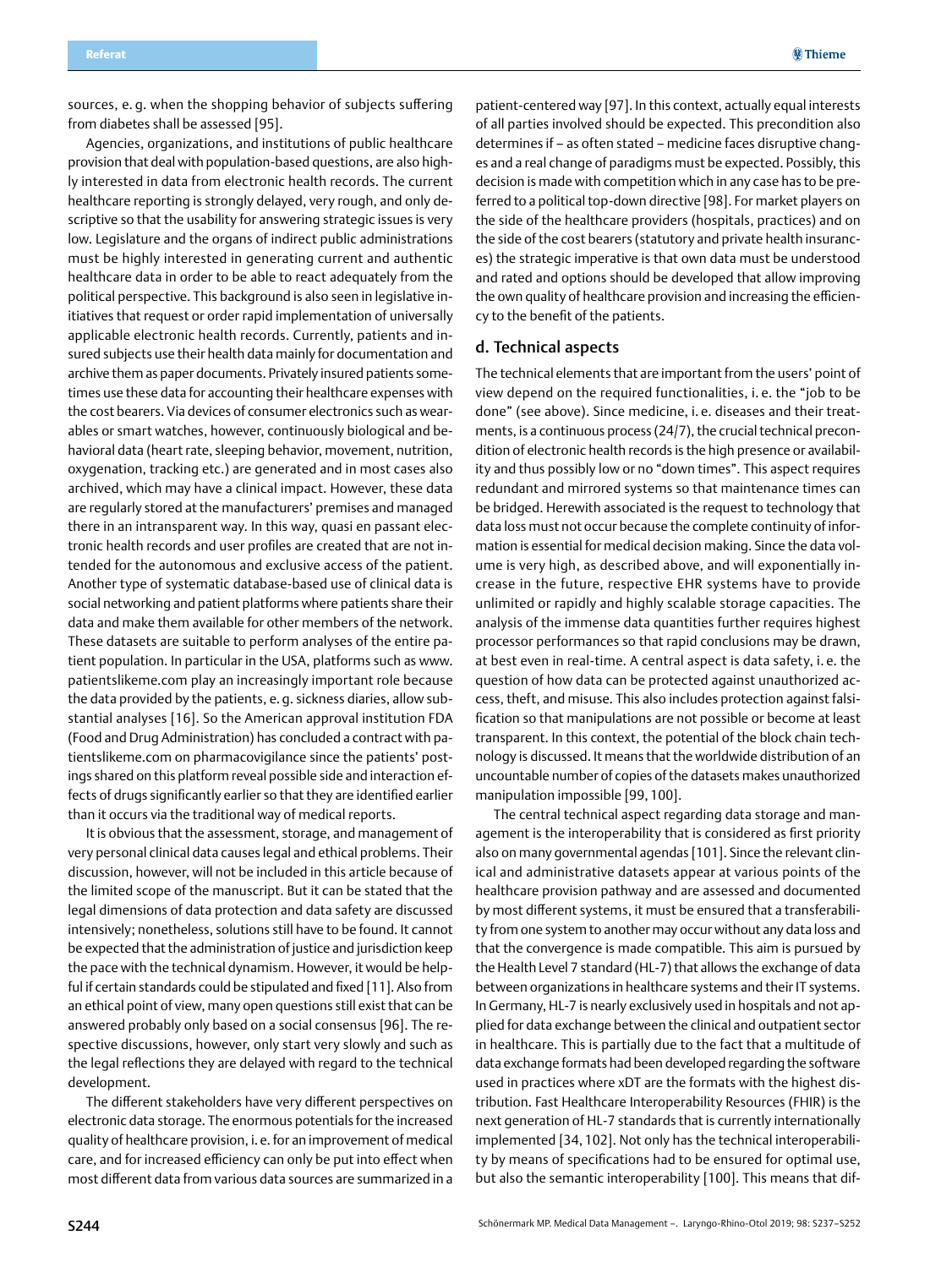<span id="page-8-0"></span>ferent data that are generally not only generated by the device, but written down and documented in the patients' records as (free) text modules created by humans, have to be understood and interpreted by others who access those data. Of course this is more complicated because every discipline has its own terminology and idioms, synonyms are not used as such by different disciplines, and professional language is different from lay and common speech regarding structure and contents. Multilingualism, i.e. the use of German and English terms makes understanding even more complicated.

The Healthcare Information and Management Systems Society (HIMSS) has developed an Electronic Medical Record Adoption Model (EMRAM) that seems to be suitable for assessing the progress of the introduction of electronic health records. In this model, seven steps are defined, along which an organization up to complete implementation of a completely paperless electronic health record and the associated treatment pathways should develop (▶**Fig. 2**).

As of today, only two German hospitals have reached level 6. On level 6, no German hospital is found and in total there are only 4 European hospitals (two in The Netherlands, and one each in Portugal and Turkey). For the USA where EHRs are implemented in many more hospitals, the prediction is made that the majority of institutions will not reach level 7 before 2035 [105]. It is clear that the value propositions of artificial intelligence and machine learning in healthcare can only be fulfilled when it is technically possible to connect these algorithms with electronic health records [34].

Another technical aspect that has to be taken into account for further development of EHRs is the possibility of collaborative cooperation without being in the same place. In software development and project management, it is realized via different collaboration tools such as Microsoft Teams, Sharepoint, Slack, or Trello. These platforms allow working simultaneously on documents by several persons and they include a structured storage and calendar system as well as different communication ways via chat, e-mail, phone calls, or video. These functions are based on an authorization system defining who is authorized to assess, implement, comment or work on, or modify which data. Furthermore, these systems make certain hierarchic decisions so that conflicts or contradictory entries are shown or solved. The technical development outside the field of medicine in this regard has progressed enormously and it will be important in the future that the solutions developed in this way are integrated in the data storage and management system. The major technical challenge that determines the success and the failure of EHRs at the same time, is the development of a user-friendly interface on the basis of cohesive user experiences [54]. The most important success factor that leads to the broad distribution and application of software tools and apps is simplicity, accessibility, and intuitiveness of the user surface, which is impressively proven for example by Google. Only if it is successful to describe the high clinical complexity in an easily understandable data structure, electronic health or patient records will be broadly accepted by the users.

## e. Limitations and evidence

Fulfilling the technical requirements and the level of how "good the job is done" by the EHR, determine the benefit of the system and thus its success. The trials published on this topic draw an unclear picture that is very heterogenic [25, 106, 107]. In many constellations, the frustration of the users prevails [108] and in a large burnout study, the introduction of electronic patient records is considered as its leading cause among the medical staff [37]. It is a com-



▶ Fig. 2 EMRAM for development of an optimized EMR environment [104]. The EMR adoption model: stepwise approach for achieving the optimal EMR environment.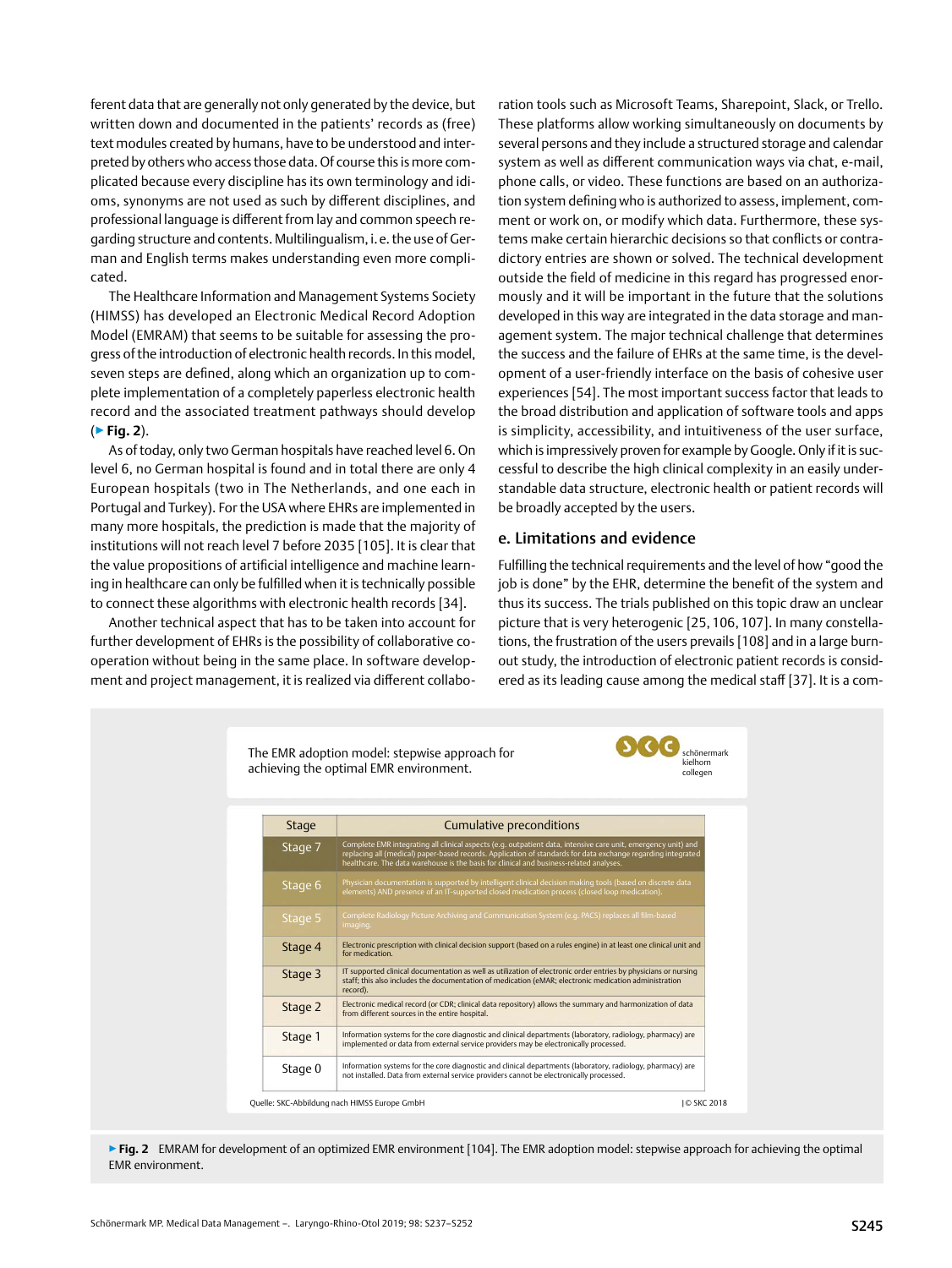<span id="page-9-0"></span>mon phenomenon that during and shortly after introduction of EHRs the productivity of medical activity decreases by 10–20% [16] and the time percentage of the medical routine is shifted from the direct time of interaction with the patients to the exposure to EHRs so that overall nearly 50% of the physician's time resources are consumed by managing electronic health records [109]. The reason may be that many electronic data systems have an own and thus other workflow than the clinical process flow that had been trained in clinical routine [110]. Indeed, it can be seen in the practice that the clinical workflow has to be adapted so that the information system works properly. Finally, the cart is here put before the horse. The consequence that can be seen is that the users' compliance is very poor and that the systems are applied only minimalistically [82].

Also for EHRs, spam occurs because the system itself cannot differentiate between valuable and useless information (GIGO). So reports are found about "decision support overload" that may lead to "alert fatigue" together with alarmism that is inherent to several programs by no longer reacting on permanent indications and invitations to act [36, 40]. In this context, it is not surprising that also trials have been published where an endangerment of the patient safety was confirmed in the first year after introduction of a comprehensive clinical data system [111]. It seems to be particularly problematic for the patient safety that computer-based decision support systems misguide their users to "phantom objectivity" [50]. Since the computer recommends a certain activity option that is based on highly sophisticated analysis algorithms, it is probably reasonable to follow them already from a medico-legal point of view. So in an organization-wide electronic database system, false algorithms bear the risk of repeated systematic wrong decisions [91]. The best antidote or the most effective prevention against such risk for the patients is an intensive exchange between physician and patient [112]. Of course, this takes time which is very limited and – as described above – is further reduced by the introduction of electronic patient records. Thus, physicians are led into a resource-related dilemma that is rather difficult to resolve [113]. It must be stated, however, that the experience with EHRs is not clear and that the studies in this context are very heterogenic. The quality of the published studies varies and because of the heterogeneity in the single settings no satisfactory modelling may be performed [82, 114].

With the introduction of electronic patient records, in particular when decision support systems are functionally linked, also liability questions arise that are mostly not understood or at least not answered up to now [115]. The fact that artificial intelligence programs and their basic pattern recognition algorithms are not infallible, but can even be outwitted and captured by hackers is a circumstance that is currently intensively discussed by experts [116]. Overall, it has to be questioned if the extension of the analytic functionality of EHR systems does not at the same time lead to increased weak points that may be accessed by hackers. This does not only bear risks regarding data manipulation, but also with regard to retrieving most private data and the retrograde identification of actually anonymized or pseudonymized data sources (i. e. individual patients) [117]. It does not surprise that the patients' lack of confidence increases because of such reports and studies and that their readiness to introduce personal data into electronic records decreases [118].

The introduction of electronic health records, either in hospitals or in general practices or also in health insurance, is a complex and error-prone project. All reports about poor experiences, deceived expectations, and contraproductive effects have in common that too few resources (time, money, staff) were invested for communication [16, 119]. The conceptual and practical knowledge to handle complex and powerful data storage and management programs is not very sophisticated in healthcare professions [120]. Hence, there is the risk of dividing two categories: a digital elite that is able to apply and use the new technology and a digital precarity that does not know how to use the applications and rejects or even boycotts them. This phenomenon is also seen in other areas with planned digital transformation. Up to now, there is a significant deficit of best practice guidelines how an EHR system may be best developed and implemented so that many projects have to quasi reinvent the wheel again and again and venture terra incognita [121]. By nature, this procedure is associated with enormous risks for the culture of an organization dedicated to success.

Of course, the mentioned obstacles call for regulatory politics that meanwhile also in Germany try to accelerate the nation-wide introduction of electronic patient records. In centralized one-payer systems such as the British National Health Service, this is easier than in fragmented market-oriented systems such as the United States, Switzerland, or Norway [122]. In Germany, the development is incumbent upon self-administration systems, i. e. representation of the service providers and cost bearers, that try in an extremely long negotiation process to achieve a balance of the interests in a common approach. Nonetheless, legislature has announced to modify the legal conditions in that way that Germany being internationally not competitive at all has to implement a nation-wide EHR system within very short time.

# III. Success Factors, Strategic and Operative **Implications**

It is undisputed that the electronic data storage and management bears a high potential of quality and efficiency and that it is inevitable already due to the technical developments. However, the question must be asked how the described risks can be minimized, the systemic obstacles can be overcome, and the success perspectives can be maximized. From the literature and based on practical experience, some success factors may be identified. The conception and implementation of electronic health records is a strategic management task that has to be anchored on the highest management level and requires its utmost and undivided attention. In a clinical setting, the focus of all efforts is the interaction between medical staff and patients. So it is the clinical or the healthcare perspective that is most relevant and not the administrative process [123]. The welcome the creation of central information technological expertise on the management level is, for example by nominating a chief information officer (CIO), these activities are often related with the uncomfortable way of delegating technical issues. Finally this leads to the fact that the core competence of knowing about the central value creation process is not used as structuring element of the CIO functions or is available for them. Each development should start with the assessment and understanding of optimized clinical processes in the sense of healthcare provision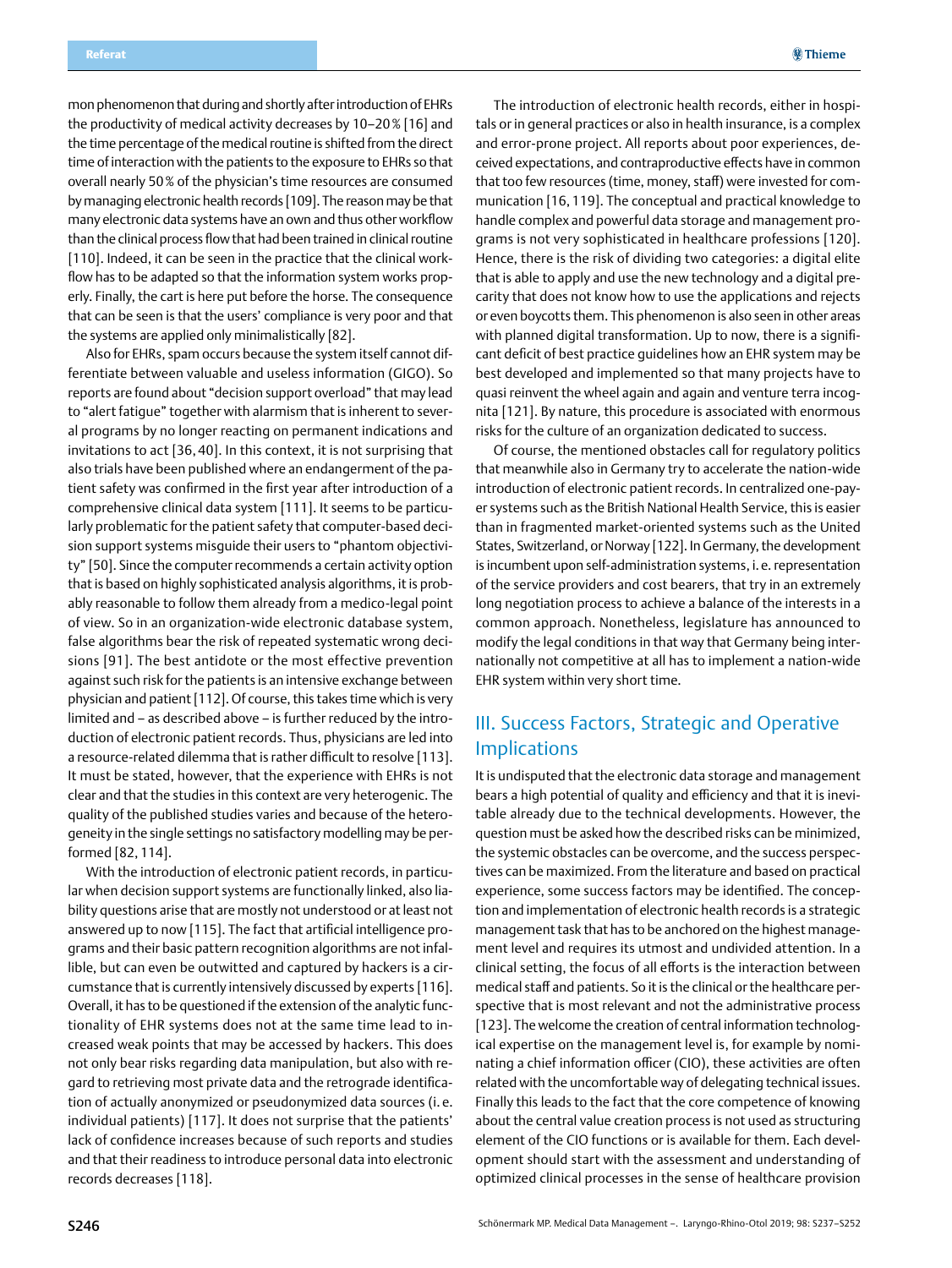and in this context represent data sources, characteristics of data, data flow, i. e. also data receivers, and the planned utilization of the data. The high interaction and interface density of the clinical situation increases the complexity in this context. Since biological systems per se are characterized by volatility, uncertainty, complexity, and ambiguity (VUCA), classic linear development processes are inappropriate for the task. Instead, an iterative and agile procedure is recommended which develops prototypes in short time and tests them in the real situation regarding their applicability. If the prototype does not contribute to solving the problem in the real situation, it has to be discarded and a new prototype has to be developed. Hereby it is important to follow the customer journey that defines which is the "job to be done". This definition that takes into account the so-called "pain points" is the most important strategic task for which sufficient resources have to be available to work on it. The core questions that should be answered are:

- Which problem has to be solved?
- Which question has to be answered?
- Which elements that have led to success have to be preserved?
- How can the success be measured?
- Which risks can be foreseen and how can they be addressed?
- Which skills are necessary and how may they be built up?
- **.** How can we involve all contributing parties and show them the importance of success?
- Which incentives can be offered?
- Which modifications within in the organization are necessary and which ones are we ready to perform?

Overall, the introduction of EHRs leads to a cultural change that makes many actors leave their comfort zone and for this reason it is considered as difficult and risky.

In order to place the focus of the efforts on the patients' perspective, it is reasonable to involve the patients early in the sense of a co-creation process and to understand their preferences [124– 126]. Hereby, anonymous market research studies have only limited value, whereas their direct implementation in the initial conception and testing of the prototypes is recommended. The consideration of multiple data sources includes the rather unstructured data that the patients may contribute for example by means of diaries [90]. Useful electronic patient records also dispose of this functionality so that rather anecdotic narrations, which seem to be more and more important, are assessed as well and evaluated [127]. As mentioned above, the simplicity, i.e. the accessibility to the data system is a relevant condition for its use and a significant factor for the respective user's satisfaction [34, 54,112,128–130]. Finally, it is about developing an internal system, consisting of patient, clinical staff, and technology, that then may enter into an external connection for example with the cost bearer or other service providers [54]. Already 50 years ago, in a completely analogue world, the proposal was made how clinical data may be reasonably structured in order to optimize the quality of the healthcare process and at the same time to generalize the knowledge and experience from an individual case as basic learning experience [131]. Finally, digitization did not change these principles. Beside all already discussed regulatory requirements, the question must be asked which incentives may be offered to promote the success of EHRs. In this context, financial incentives seem to play a major role [132-134]. However, it is doubtful if so-called workarounds, i.e. the application of technology reduced to the absolute minimum, may really be avoided by the "hygiene factor" of money [135, 136]. In general, financial incentives do not lead to sustainable cultural changes which would be necessary, as explained above, to implement the effectivity and efficiency potentials of electronic patient records. All parties involved in the organization process would have to work on developing and implementing new skills that up to now did not belong to the classic competence profile of healthcare activities. Knowhow regarding conception and application technology as well as methods from design thinking and system analysis turn out to be core competences of the future, digitally modified medicine and should be regularly included in the education and training catalogue of healthcare professions [35, 38]. It is obvious that sufficient time has to be available [137, 138].

Many clinical units have made the experience with initiating and implementing quality management projects that dealing with the core processes is cumbersome, sometimes uncomfortable, but finally useful because it leads to finding different approaches for improvement. Regarding the introduction of EHRs, it is moreover the matter of radically questioning current processes, modifying them if needed, or even completely re-structuring them. As in all digital transformation processes, the slogan that "digitalizing a shitty process gives you a shitty digital process" is also true in this context. So it is essential to put the patient-centered workflow in the focus of the reflections and to integrate data storage and management [39, 139, 140]. Hereby it may be suitable to build development teams together with software developers and system architects being close to clinical practice [141]. In this way, not only customer journey (see above), but also data journeys may be understood, in which possible system discontinuities may be identified early and conceptionally taken into consideration [142]. So what is needed to overcome the highest digital effectivity and efficiency barrier of EHR systems, i.e. the cultural inertia [143]? Various influencing and success factors have been mentioned and certainly all of them have their relevance in such a complex environment like healthcare provision [139]. However, the most important factor that has been confirmed by numerous studies and case reports, is the undivided attention of the highest management level and the unlimited commitment of the top management [144, 145]. As in many critical change projects of large collaborative organizations, a continuous intensive communication must have highest priority. Multiplicators on each hierarchic level and in all organizational units or responsibilities are indispensable elements helping to transport the change momentum into the organization in a powerful and sustainable way [146, 147]. Since electronic patient records are conceived as interdisciplinary database, the project of conception and implementation has to include all disciplines [148]. As medicine, healthcare provision, thus the professional environment, but also the patient, his reality of life and his expectations, and overall even society changes with high dynamism, consequently the change process that has started with implementing an EHR system, will have to be conceived adaptively and not in a timely limited way [50]. Sociological and organization-psychological investigations of the performance of internet-based social networks emphasize that an iterative and permanently adapting, quasi experimental proce-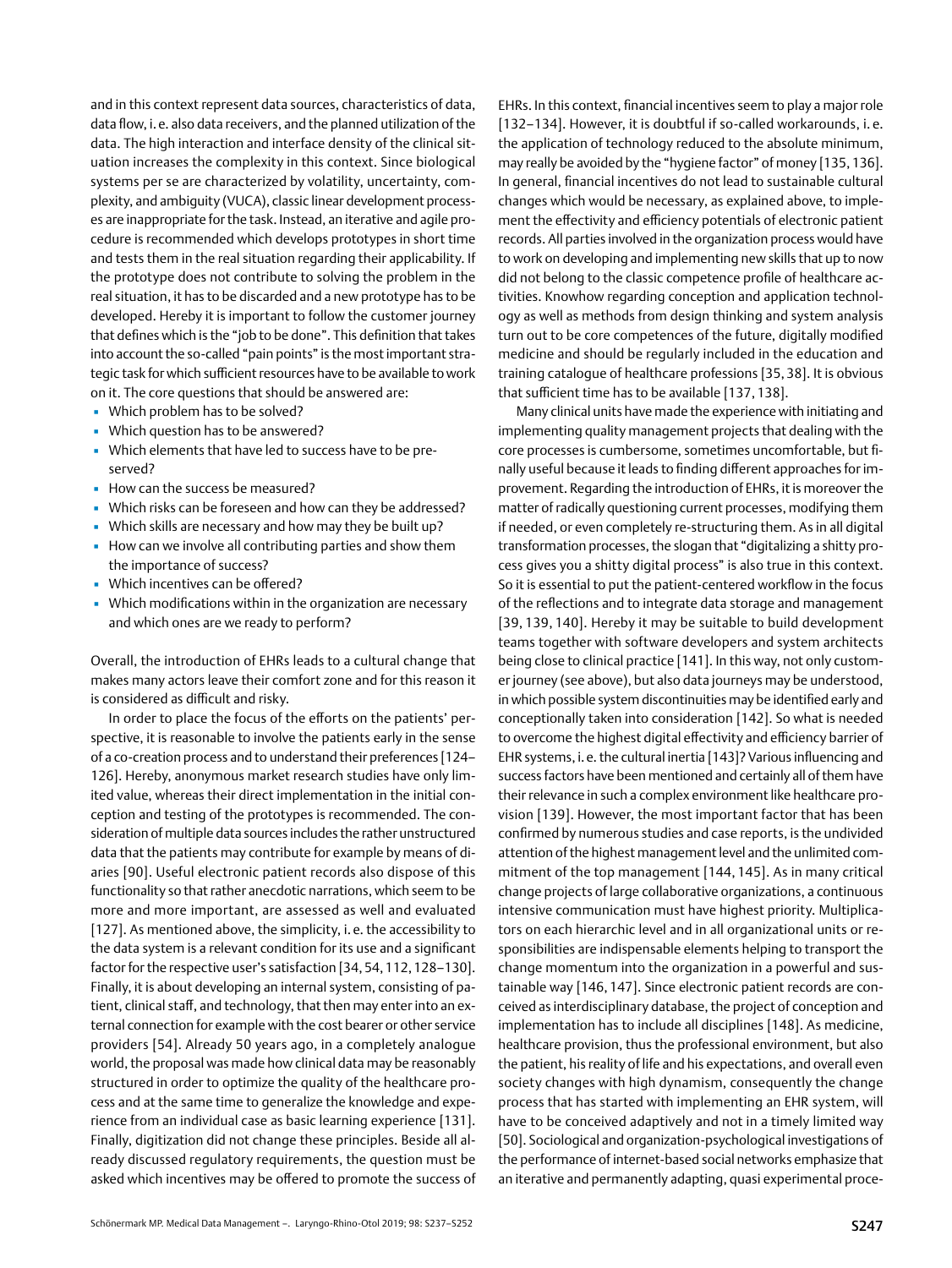<span id="page-11-0"></span>dure containing at the same time rigid evaluation and selection processes is the key to success [149, 150]. The competence of solving problems that is inherent in all active parties in medicine and healthcare provision and the associated cognitive and emotional skills are actually outstanding conditions to accomplish a suitable development and implementation of EHR systems and to implement a high benefit for all involved subjects [151]. Frustration tolerance is an important virtue in this context because it is the matter of learning systems [36, 40]. And finally it is recommended to develop a certain sensitivity to possibly arising market distortive effects [152]. The required high efforts regarding capital, manpower, and time are beneficial for large entities and might foster oligopoly. Such concentration processes may be observed in search engines, internet traders, and social networks.

## IV. Conclusion

Electronic data storage and management systems in medicine will become the standard of clinical documentation in the next years. Clinical as well as administrative data will be summarized in electronic patient records or electronic health records (EHR). The data are retrieved in healthcare provision, accounting processes of the healthcare providers with the cost bearers as well as the patients themselves who may include measurement values and also narratives into the database. By means of further technologies such as artificial intelligence or machine learning, it will be more and more successful to suitably structure and evaluate the immense data volumes and to develop reasonable decision support systems for all parties involved. Already in the context of data assessment, it becomes obvious if the value proposition of increased quality of healthcare provision and/or an increased efficiency can be fulfilled because an incomplete or incorrect dataset cannot lead to a sound result of analysis. Since fully functional electronic database systems have the potential to sustainably modify clinical medicine and traditional healthcare provision logics, the construction and implementation of EHRs has to be a top priority on the strategic agenda of the medical decision makers, i. e. practices, hospitals, associations, and scientific societies. As of the start, each project needs a strategic perspective describing exactly which the "job to be done" is. The focus should be placed on the direct and also indirect benefit of the patient. Based on the clinical core process, i. e. the interaction between healthcare professionals and patients, the mechanism of value creation can be described and the existing data treasure can be identified. The development and implementation of valuable and beneficial data storage systems requires an enormous amount of resources, i. e. time, money, and manpower. New skills, for example agile working methods or design thinking knowhow have to be developed; old virtues such as discipline, commitment, and reliability have to be promoted. The risks that are associated with the changes of the processes and the basic ways of thinking should be addressed thoroughly and countered. Those are for example a positivistic and uncritical faith in the infallibility of computer-based algorithms, the renunciation to work on the direct and personal exposition by using electronic communication instead of face-to-face interactions with patients or colleagues, and finally the voluntary or forced (because there seems to be no tech-

nical alternative) renunciation to holistic assessment of clinical data and unstructured information in favor of simplified, checklist-based information rudiments. In summary, medical database systems may contribute significantly to an improved healthcare provision and thus represent a relevant competitive factor in the future.

## Acknowledgement

The author expresses his thankfulness to Carolin Ketteler and Phillip Gronski for their support in the assessment of the literature.

### References

- [1] Moore GE. Cramming more components onto integrated circuits. Electronics 1965; 38
- [2] Lundstrom M. Moore's law forever? Science 2003; 299: 210–211
- [3] Hansen M, Miron-Shatz T, Lau A, Paton C. Big data in science and healthcare: A review of recent literature and perspectives. Yearbook of medical informatics 2014; 23: 21–26
- [4] Poole D, Mackworth A, Goebel R. Computational Intelligence and Knowledge. In Poole D, Mackworth A, Goebel R, (Hrsg). Computational Intelligence. Oxford: Oxford University Press; 1998: 1–21
- [5] Bishop C. Pattern Recognition and Machine Learning. Berlin: Springer; 2007: 1–738
- [6] Tveter D. The Pattern Recognition Basis of Artificial Intelligence. Los Alamitos: Wiley-IEEE Computer Society Press; 1998: 1–388
- [7] Finlay S. Predictive Analytics, Data Mining and Big Data: Myths, Misconceptions and Methods. Basingstoke: Palgrave Macmillan; 2014: 1–243
- [8] Roberts J, Lilien G. Explanatory and Predictive Models of Consumer Behavior. In Eliashberg J, Lilien G, (Hrsg). Handbooks in Operations Research and Management Science. Amsterdam: Elsevier Science; 1993: 27–82
- [9] Russell S. Artificial Intelligence: A Modern Approach. Boston: Addison Wesley; 2016: 1–1132
- [10] Rogers D. Changes in Strategic Assumptions from the Analog to the Digital Age. In Rogers D, (Hrsg). The Digital Transformation Playbook. New York: Columbia University Press; 2016 11:
- [11] Schönermark M. Digital Health. HNO 2016; 64: 175–178
- [12] Perkins Kleiner, Meeker M. 2018 Internet Trends 2018 (30.05.2018), online im Internet, URL [https://www.kleinerperkins.com/perspec](http://https://www.kleinerperkins.com/perspectives/internet-trends-report-2018)[tives/internet-trends-report-2018](http://https://www.kleinerperkins.com/perspectives/internet-trends-report-2018) Abrufdatum: 12.09.2018
- [13] Stephens ZD, Lee SY, Faghri F et al. Big data: astronomical or genomical? PLoS biology 2015; 13: e1002195
- [14] Grobholz R. Digitale Pathologie: Die Zeit ist reif!. Der Pathologe 2018; 39: 228–235
- [15] Kasper D, Fauci A, Longo D, Braunwald E, Hauser S, Jameson J. Introduction to Clinical Medicine. In Kasper D, Fauci A, Longo D, Braunwald E, Hauser S, Jameson J, (Hrsg). Principles of Internal Medicine. New York City: McGraw-Hill Professional; 2004: 1–70
- [16] Blumenthal D, Glaser JP. Information technology comes to medicine. The New England Journal of Medicine 2007; 356: 2527–2534
- [17] Hood L. Systems biology and p4 medicine: past, present, and future. Rambam Maimonides Medical Journal 2013; 4: e0012
- [18] The Wall Street Journal, Hernandez D, Greenwald T (2018), Can Watson cure cancer? (11.08.2018), online im Internet, URL [https://](http://https://www.wsj.com/articles/ibm-bet-billions-that-watson-could-improve-cancer-treatment-it-hasnt-worked-1533961147) [www.wsj.com/articles/ibm-bet-billions-that-watson-could-improve](http://https://www.wsj.com/articles/ibm-bet-billions-that-watson-could-improve-cancer-treatment-it-hasnt-worked-1533961147)[cancer-treatment-it-hasnt-worked-1533961147](http://https://www.wsj.com/articles/ibm-bet-billions-that-watson-could-improve-cancer-treatment-it-hasnt-worked-1533961147) Abrufdatum: 10.09.2018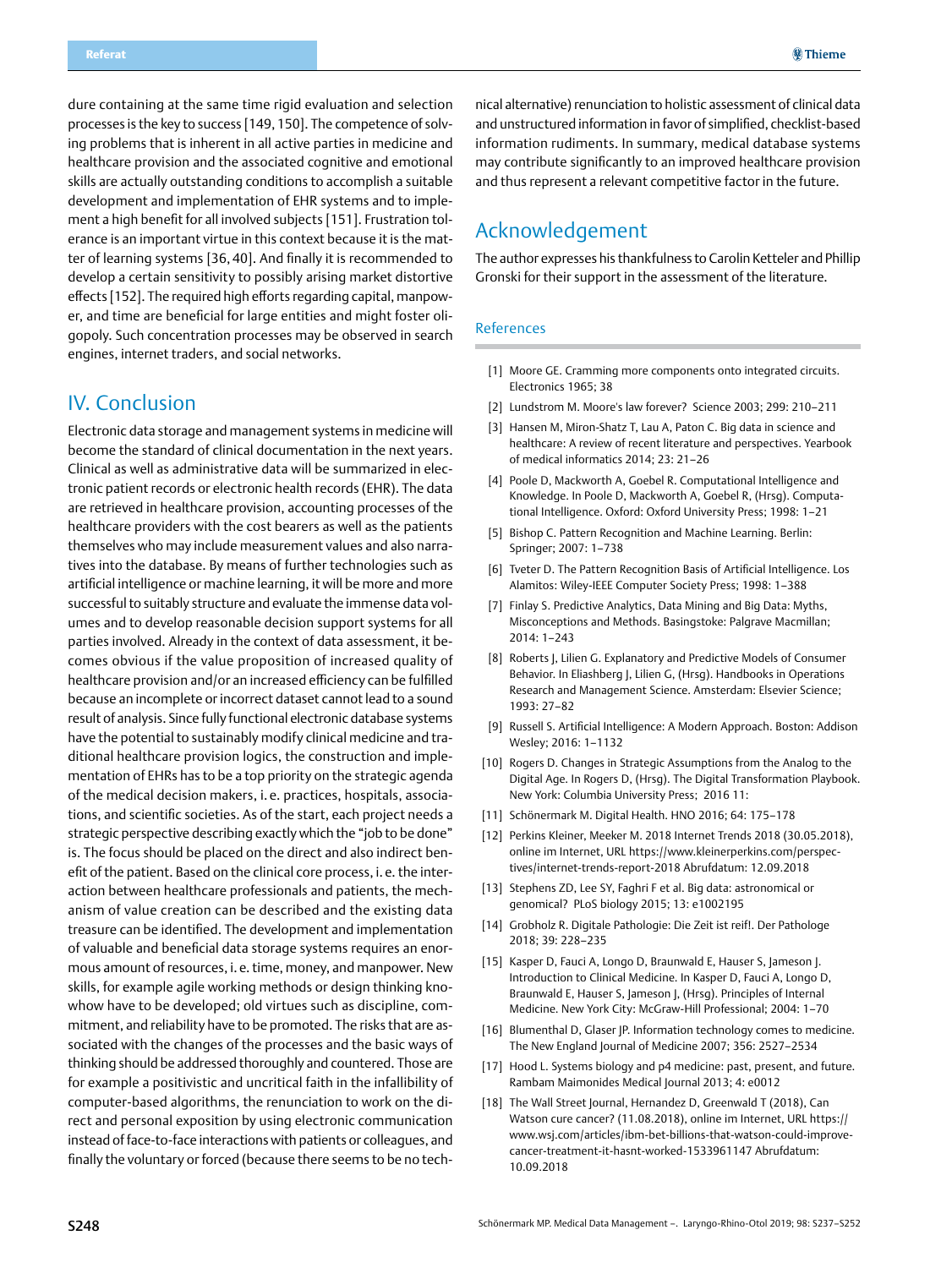- [19] mhealthIntelligence, Wicklund E (2018), Microsoft Ends mHealth App Experiment, Shuts Down HealthVault (19.01.2018), online im Internet, URL [https://mhealthintelligence.com/news/microsoft-ends](http://https://mhealthintelligence.com/news/microsoft-ends-mhealth-app-experiment-shuts-down-healthvault)[mhealth-app-experiment-shuts-down-healthvault](http://https://mhealthintelligence.com/news/microsoft-ends-mhealth-app-experiment-shuts-down-healthvault) Abrufdatum: 10.09.2018
- [20] The New York Times, Lohr S (2018), Google to End Health Records Service After It Fails to Attract Users (24.06.2011), online im Internet, URL [https://www.nytimes.com/2011/06/25/technology](http://https://www.nytimes.com/2011/06/25/technology/25health.html?%20r=1) [/25health.html?%20r](http://https://www.nytimes.com/2011/06/25/technology/25health.html?%20r=1) = 1 Abrufdatum: 10.09.2018
- [21] CNBC, Farr C (2018), As Amazon moves into health care, here's what we know — and what we suspect — about its plans (27.03.2018), online im Internet, URL [https://www.cnbc.com/2018/03/27/](http://https://www.cnbc.com/2018/03/27/amazons-moves-into-health-what-we-know.html) [amazons-moves-into-health-what-we-know.html](http://https://www.cnbc.com/2018/03/27/amazons-moves-into-health-what-we-know.html) Abrufdatum: 10.09.2018
- [22] CNBC, Farr C (2018), Apple is launching medical clinics to deliver the 'world's best health care experience' to its employees (27.02.2018), online im Internet, URL [https://www.cnbc.com/2018/02/27/](http://https://www.cnbc.com/2018/02/27/apple-launching-medical-clinics-for-employees.html) [apple-launching-medical-clinics-for-employees.html](http://https://www.cnbc.com/2018/02/27/apple-launching-medical-clinics-for-employees.html) Abrufdatum: 10.09.2018
- [23] Healthcare Informatics, Landi H (2018), Facebook, NYU Collaborating on the Use of AI to Improve MRIs (22.08.2018), online im Internet, URL [https://www.healthcare-informatics.com/news-item/innovation/](http://https://www.healthcare-informatics.com/news-item/innovation/facebook-nyu-collaborating-use-ai-improve-mris) [facebook-nyu-collaborating-use-ai-improve-mris](http://https://www.healthcare-informatics.com/news-item/innovation/facebook-nyu-collaborating-use-ai-improve-mris) Abrufdatum: 10.09.2018
- [24] Weber T, Bertschek I, Ohnemus J, Ebert M. Monitoring-Report Wirtschaft DIGITAL 2018-Kurzfassung. Berlin: Bundesministerium für Wirtschaft und Energie,; 2018
- [25] Berner ES, Detmer DE, Simborg D. Will the wave finally break? A brief view of the adoption of electronic medical records in the United States. Journal of the American Medical Informatics Association 2005; 12: 3–7
- [26] McDonald CJ, Overhage JM, Tierney WM et al. The Regenstrief medical record system: a quarter century experience. International Journal of medical informatics 1999; 54: 225–253
- [27] Henry J, Pylypchuk Y, Searcy T, Patel V. Adoption of electronic health record systems among US non-federal acute care hospitals: 2008-2015. ONC Data Brief 2016; 35: 1–9
- [28] Grand View Research, (2018), Electronic Health Records (EHR) Market Analysis By Product (Client Server-based, Web-based), By Type (Acute, Ambulatory, Post-Acute) By End-use (Hospitals, Ambulatory Care), And Segment Forecasts, 2018 - 2025 (04.2017), online im Internet, URL [https://www.grandviewresearch.com/](http://https://www.grandviewresearch.com/industry-analysis/electronic-health-records-ehr-market) [industry-analysis/electronic-health-records-ehr-market](http://https://www.grandviewresearch.com/industry-analysis/electronic-health-records-ehr-market) Abrufdatum: 10.09.2018
- [29] Porter ME. Value-based health care delivery. Annals of surgery 2008; 248: 144–150
- [30] Rowe JW. Pay-for-performance and accountability: related themes in improving health care. Annals of internal medicine 2006; 145: 695–699
- [31] Herzlinger RE. Let's put consumers in charge of health care. Harvard Business Review 7/2002
- [32] Porter ME. What is value in health care? New England Journal of Medicine 2010; 363: 2477–2481
- [33] Porter ME, Lee TH. From volume to value in health care: The work begins. Jama 2016; 316: 1047–1048
- [34] Payne TH, Corley S, Cullen TA et al. Report of the AMIA EHR-2020 Task Force on the status and future direction of EHRs. Journal of the American Medical Informatics Association 2015; 22: 1102–1110
- [35] Fridsma DB. Health informatics: a required skill for 21st century clinicians. 2018; 362: k3043
- [36] Xu S, Papier A. Returning to (Electronic) Health Records That Guide and Teach. The American Journal of Medicine 2018; 131: 723–725
- [37] Shanafelt T, Hasan O, Dyrbye L et al. Changes in burnout and satisfaction with work-life balance in physicians and the general US working population between 2011 and 2014. Mayo Clinic Proceedings 2015; 90: 1600–1613
- [38] Wachter RM, Howell MD. Resolving the productivity paradox of health information technology: A time for optimism. JAMA 2018; 320: 25–26
- [39] Rathert C, Mittler JN, Banerjee S, McDaniel J. Patient-centered communication in the era of electronic health records: What does the evidence say? Patient Education and Counseling 2017; 100: 50–64
- [40] McDonald CJ, Overhage JM, Mamlin BW, Dexter PD, Tierney WM. Physicians, information technology, and health care systems: A journey, not a destination. Journal of the American Medical Informatics Association 2004; 11: 121–124
- [41] Gittell JH, Weiss L. Coordination networks within and across organizations: A multi-level framework. Journal of Management Studies 2004; 41: 127–153
- [42] Herzlinger RE. Why innovation in health care is so hard. Harvard business review 5/2006
- [43] Shannon CE, Weaver W. The mathematical theory of communication. Urbana: University of Illinois Press; 1949: 1–125
- [44] Wittgenstein L. Philosophical investigations. Oxford: Basil Blackwell; 1953: 1–250
- [45] Lindberg DA. Section II. Health sciences libraries. National Library of Medicine: The view at 150 years. Journal of the American Society for Information Science 1987; 38: 34–39
- [46] McDonald CJ. Protocol-based computer reminders, the quality of care and the non-perfectibility of man. New England Journal of Medicine 1976; 295: 1351–1355
- [47] Gordon D, Geiger G, Lowe N, Jickling J. What is an electronic patient record? Proceedings of the AMIA Symposium: American Medical Informatics Association 1998; 240–244
- [48] Detmer DE, Steen EB, Dick RS. The Computer-Based Patient Record: An Essential Technology for Health Care. Washington, D.C.: National Academies Press; 1997: 1–256
- [49] Garg AX, Adhikari NK, McDonald H et al. Effects of computerized clinical decision support systems on practitioner performance and patient outcomes: A systematic review. Jama 2005; 293: 1223–1238
- [50] Kimble C. Electronic health records: Cure-all or chronic condition? Global Business and Organizational Excellence 2014; 33: 63–74
- [51] Krüger-Brand H. Patientenakten im mobilen Zugriff. Deutsches Ärzteblatt 2018; 115: B1196
- [52] Beerheide R. Bundesregierung: Diskussion um Spahn-Gesetz. Deutsches Ärzteblatt 2018; 115: B721
- [53] Moja L, Kwag KH, Lytras T et al. Effectiveness of computerized decision support systems linked to electronic health records: a systematic review and meta-analysis. American Journal of Public Health 2014; 104: e12–e22
- [54] Wang CJ, Huang A. Integrating technology into health care: what will it take? Journal of the American Medical Association 2012; 307: 569–570
- [55] Prescient and Strategic Intelligence, (2018), Electronic Health Record Market Overview (06.2018), online im Internet, URL [https://www.](http://https://www.psmarketresearch.com/market-analysis/electronic-medical-records-market, Abrufdatum: 13.09.2018) [psmarketresearch.com/market-analysis/electronic-medical-re](http://https://www.psmarketresearch.com/market-analysis/electronic-medical-records-market, Abrufdatum: 13.09.2018)[cords-market, Abrufdatum: 13.09.2018](http://https://www.psmarketresearch.com/market-analysis/electronic-medical-records-market, Abrufdatum: 13.09.2018)
- [56] Hassey A, Gerrett D, Wilson A. A survey of validity and utility of electronic patient records in a general practice. Bmj 2001; 322: 1401–1405
- [57] Hippisley-Cox J, Pringle M, Cater R et al. The electronic patient record in primary care—regression or progression? A cross sectional study 2003; 326: 1439–1443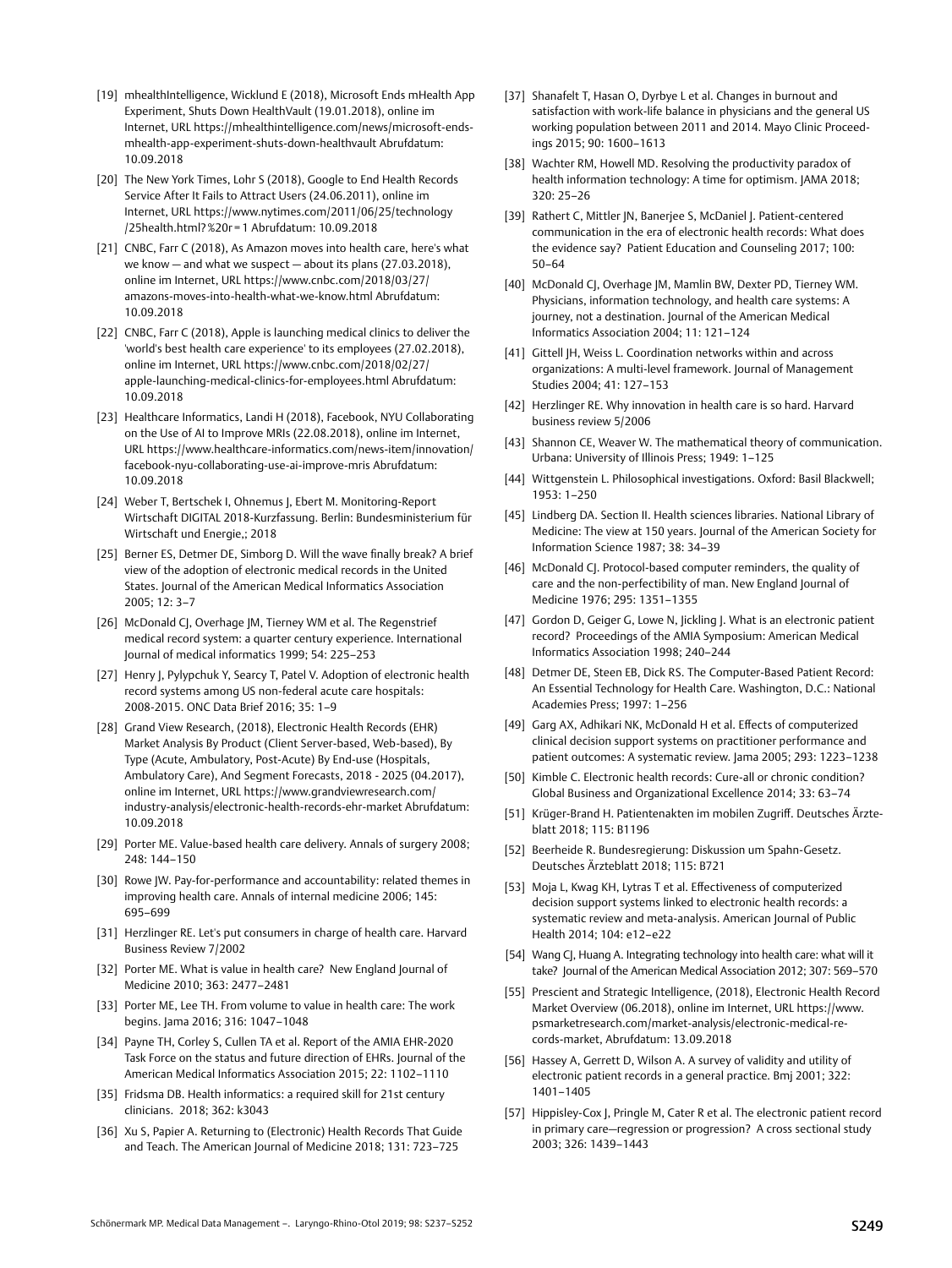- [58] Nguyen L, Bellucci E, Nguyen LT. Electronic health records implementation: an evaluation of information system impact and contingency factors. International Journal of Medical Informatics 2014; 83: 779–796
- [59] Winthereik BR, Van Der Ploeg I, Berg M. The electronic patient record as a meaningful audit tool: accountability and autonomy in general practitioner work. Science, Technology and Human Values 2007; 32: 6–25
- [60] Rashbass J. The patient-owned, population-based electronic medical record: A revolutionary resource for clinical medicine. Jama 2001; 285: 1769
- [61] Tsai CC, Starren J. Patient participation in electronic medical records. Jama 2001; 285: 1765
- [62] Kimble C, Grenier C, Goglio-Primard K. Innovation and knowledge sharing across professional boundaries: Political interplay between boundary objects and brokers. International Journal of Information Management 2010; 30: 437–444
- [63] Østerlund C. Mapping medical work: documenting practices across multiple medical settings. Journal of the Center for Information Studies 2004; 5: 35–43
- [64] Menachemi N, Collum TH. Benefits and drawbacks of electronic health record systems. Risk Management and Healthcare Policy 2011; 4: 47–55
- [65] Koppel R, Metlay J, Cohen A et al. Role of computerized physician order entry systems in facilitating medication errors. Jama 2005; 293: 1197–1203
- [66] Koppel R. What do we know about medication errors made via a CPOE system versus those made via handwritten orders? Journal of Critical Care 2005; 9: 427–428
- [67] Sidorov J. It ain't necessarily so: The electronic health record and the unlikely prospect of reducing health care costs. Health Affairs 2006; 25: 1079–1085
- [68] Kripalani S, LeFevre F, Phillips CO, Williams MV, Basaviah P, Baker DW. Deficits in communication and information transfer between hospital-based and primary care physicians: Implications for patient safety and continuity of care. Jama 2007; 297: 831–841
- [69] El Morabet N, Uitvlugt EB, van den Bemt BJ, van den Bemt PM, Janssen MJ, Karapinar-Çarkit F. Prevalence and Preventability of Drug-Related Hospital Readmissions: A Systematic Review. Journal of the American Geriatrics Society 2018; 66: 602–608
- [70] Haass A, Walter S, Ragoschke-Schumm A et al. Zeit ist Hirn. Der Nervenarzt 2014; 85: 189–194
- [71] Heuschmann P, Busse O, Wagner M et al. Schlaganfallhäufigkeit und Versorgung von Schlaganfallpatienten in Deutschland Aktuelle Neurologie. 2010; 37: 333–340
- [72] Murie-Fernández M, Ortega-Cubero S, Carmona-Abellán M, Meyer M, Teasell R. "Time is brain": Only in the acute phase of stroke? Neurología (English Edition) 2012; 27: 197–201
- [73] Charles K, Cannon M, Hall R, Coustasse A. Can utilizing a computerized provider order entry (CPOE) system prevent hospital medical errors and adverse drug events? Perspectives in Health Information Management 2014; 11: 1b
- [74] Dalton K, O'Brien G, O'Mahony D, Byrne S. Computerised interventions designed to reduce potentially inappropriate prescribing in hospitalised older adults: A systematic review and meta-analysis. Age and ageing 2018; 47: 670–678
- [75] Forrester S, Hepp Z, Roth J, Wirtz H, Devine E. Cost-effectiveness of a computerized provider order entry system in improving medication safety ambulatory care. Value in Health 2014; 17: 340–349
- [76] Hillestad R, Bigelow J, Bower A et al. Can electronic medical record systems transform health care? Potential health benefits, savings, and costs. Health affairs 2005; 24: 1103–1117
- [77] Nuckols T, Smith-Spangler C, Morton S et al. The effectiveness of computerized order entry at reducing preventable adverse drug events and medication errors in hospital settings: A systematic review and meta-analysis. Systematic reviews 2014; 3: 56
- [78] Schmitt K, Wofford D. Financial analysis projects clear returns from electronic medical records. Healthcare Financial Management 2002; 56: 52–57
- [79] Vermeulen K, van Doormaal J, Zaal R et al. Cost-effectiveness of an electronic medication ordering system (CPOE/CDSS) in hospitalized patients. International Journal of Medical Informatics 2014; 83: 572–580
- [80] Westbrook J, Gospodarevskaya E, Li L et al. Cost-effectiveness analysis of a hospital electronic medication management system. Journal of the American Medical Informatics Association 2015; 22: 784–793
- [81] Wu R, Laporte A, Ungar W. Cost-effectiveness of an electronic medication ordering and administration system in reducing adverse drug events. Journal of Evaluation in Clinical Practice 2007; 13: 440–448
- [82] Rifkin DE. Electronic medical records: Saving trees, saving lives. JAMA 2001; 285: 1764–1769
- [83] Adler-Milstein J, Salzberg C, Franz C, Orav EJ, Newhouse JP, Bates DW. Effect of electronic health records on health care costs: Longitudinal comparative evidence from community practices. Annals of Internal Medicine 2013; 159: 97–104
- [84] Zlabek JA, Wickus JW, Mathiason MA. Early cost and safety benefits of an inpatient electronic health record. Journal of the American Medical Informatics Association 2011; 18: 169–172
- [85] Wang SJ, Middleton B, Prosser LA et al. A cost-benefit analysis of electronic medical records in primary care. The American Journal of Medicine 2003; 114: 397–403
- [86] Lim MC, Patel RP, Lee VS, Weeks PD, Barber MK, Watnik MR. The long-term financial and clinical impact of an electronic health record on an academic ophthalmology practice. Journal of Ophthalmology 2015; 2015 329819
- [87] Triantafillou P. Making electronic health records support quality management: A narrative review. International Journal of Medical Informatics 2017; 104: 105–119
- [88] Zdon L, Middleton B. Ambulatory electronic records implementation cost benefit: an enterprise case study. Healthcare Information and Management Systems Society 1999; 4: 97–117
- [89] Ury A. The business case for an electronic medical record system. Group Practice Journal 2000; 49: 1–6
- [90] Kian L, Stewart M, Bagby C, Robertson J. Justifying the cost of a computer-based patient record. Journal of the Healthcare Financial Management Association 1995; 49: 58–60
- [91] Heeks R. Health information systems: Failure, success and improvisation. International Journal of Medical Informatics 2006; 75: 125–137
- [92] Christensen C, Hall T, Dillon K, Duncan D. Know your customers'" jobs to be done". Harvard Business Review 2016; 52–64
- [93] Shah N, Steyerberg E, Kent D. Big data and predictive analytics: Recalibrating expectations. JAMA 2018; 320: 27–28
- [94] European Coordination Committee of the Radiological, Electromedical and Healthcare IT Industry, (2018), A contribution to the blueprint on digital transformation of health and care: Digital health roadmap to support integrated care (05.2017), online im Internet, URL [https://www.cocir.org/uploads/media/17023\\_COC\\_Blue](http://https://www.cocir.org/uploads/media/17023_COC_Blueprint_24-04-17.pdf)[print\\_24-04-17.pdf](http://https://www.cocir.org/uploads/media/17023_COC_Blueprint_24-04-17.pdf) Abrufdatum: 17.09.2018
- [95] van Staa T-P, Goldacre B, Buchan I, Smeeth L. Big health data: The need to earn public trust. BMJ 2016; 354: i3636
- [96] Fry CL, Spriggs M, Arnold M, Pearce C. Unresolved ethical challenges for the australian personally controlled electronic health record (PCEHR) system: key informant interview findings. AJOB Empirical Bioethics 2014; 5: 30–36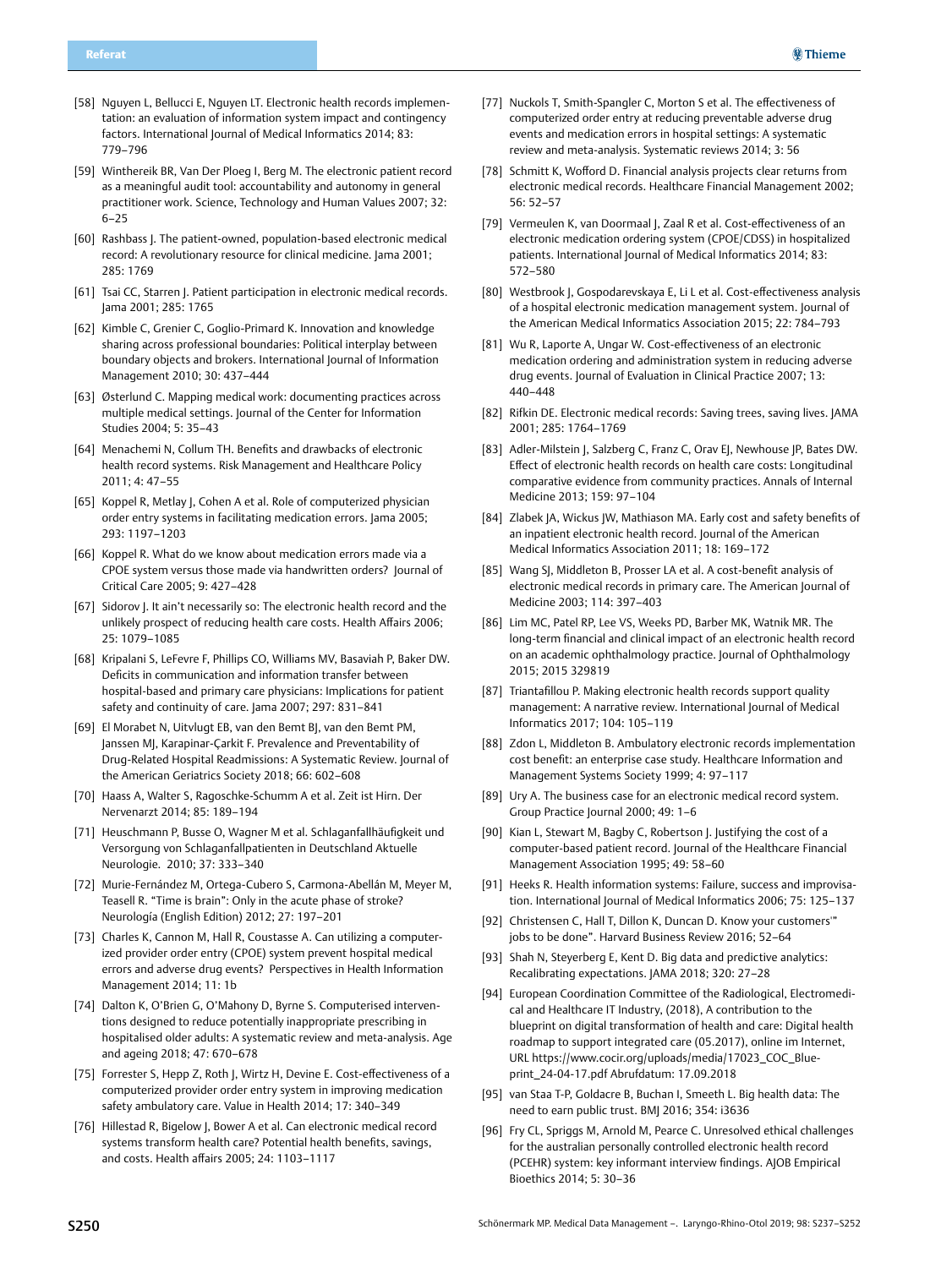- [97] Thiru K, Hassey A, Sullivan F. Systematic review of scope and quality of electronic patient record data in primary care. BMJ 2003; 326: 1070
- [98] Deutsches Ärzteblatt, Krüger-Brand H, Osterloh F. 2017 Elektronische Patientenakte: Viele Modelle – noch keine Strategie. 2017 online im Internet, URL [https://www.aerzteblatt.de/archiv/194137/](http://https://www.aerzteblatt.de/archiv/194137/Elektronische-Patientenakte-Viele-Modelle-noch-keine-Strategie) [Elektronische-Patientenakte-Viele-Modelle-noch-keine-Strategie](http://https://www.aerzteblatt.de/archiv/194137/Elektronische-Patientenakte-Viele-Modelle-noch-keine-Strategie) Abrufdatum: 13.09.2018
- [99] Pirtle C, Ehrenfeld J. Blockchain for Healthcare: The Next Generation of Medical Records? Journal of Medical Systems 2018; 42: 172
- [100] Zhang P, White J, Schmidt D, Lenz G, Rosenbloom S. Fhirchain: Applying blockchain to securely and scalably share clinical data. Computational and Structural Biotechnology Journal 2018; 16: 267–278
- [101] Holmgren A, Patel V, Adler-Milstein J. Progress in interoperability: Measuring US hospitals' engagement in sharing patient data. Health Affairs 2017; 36: 1820–1827
- [102] Mandel JC, Kreda DA, Mandl KD, Kohane IS, Ramoni RB. SMART on FHIR: A standards-based, interoperable apps platform for electronic health records. Journal of the American Medical Informatics Association 2016; 23: 899–908
- [103] Häyrinen K, Saranto K, Nykänen P. Definition, structure, content, use and impacts of electronic health records: A review of the research literature. International Journal of Medical Informatics 2008; 77: 291–304
- [104] Pettit L. Understanding EMRAM and how it can be used by policy-makers, hospital CIOs and their IT teams. World Hospitals Health Services 2013; 49: 7–9
- [105] Kharrazi H, Gonzalez C, Lowe K, Huerta T, Ford E. Forecasting the maturation of electronic health record functions among US hospitals: Retrospective analysis and predictive model. Journal of Medical Internet Research 2018; 20: e10458
- [106] Simborg DW, Detmer DE, Berner ES. The wave has finally broken: Now what? Journal of the American Medical Informatics Association 2013; 20: e21–e25
- [107] King J, Patel V, Jamoom E, Furukawa M. Clinical benefits of electronic health record use: national findings. Health Research and Educational Trust 2014; 49: 392–404
- [108] Magsamen-Conrad K, Checton M. Technology and Health Care: Efficiency, Frustration, and Disconnect in the Transition to Electronic Medical Records. GSTF Journal on Media & Communications 2014; 1: 23–27
- [109] Sinsky C, Colligan L, Li L et al. Allocation of physician time in ambulatory practice: A time and motion study in 4 specialties. Annals of Internal Medicine 2016; 165: 753–760
- [110] Blijleven V, Koelemeijer K, Jaspers M. Identifying and eliminating inefficiencies in information system usage: A lean perspective. International Journal of Medical Informatics 2017; 107: 40–47
- [111] Clarke A, Adamson J, Watt I, Sheard L, Cairns P, Wright J. The impact of electronic records on patient safety: A qualitative study. BMC Medical Informatics and Decision Making 2016; 16: 62
- [112] Rose D, Richter LT, Kapustin J. Patient experiences with electronic medical records: Lessons learned. Journal of the American Association of Nurse Practitioners 2014; 26: 674–680
- [113] Is digital medicine different? The Lancet 2018; 392: 95
- [114] Yen P, McAlearney A, Sieck C, Hefner J, Huerta T. Health information technology (HIT) adaptation: Refocusing on the journey to successful HIT implementation. JMIR Medical Informatic 2017; 5: e28
- [115] Carspecken CW, Sharek PJ, Longhurst C, Pageler N. A clinical case of electronic health record drug alert fatigue: Consequences for patient outcome. Journal of Pediatrics 2013; 131: e1970–e1973
- [116] Hutson M. Hackers easily fool artificial intelligences. Science 2018; 361: 215
- [117] Erlich Y, Narayanan A. Routes for breaching and protecting genetic privacy. Nature Reviews Genetics 2014; 15: 409–421
- [118] Cohen I, Mello M. HIPAA and protecting health information in the 21st century. Jama 2018; 320: 231–232
- [119] Frewen H, Brown E, Jenkins M, O'Donovan A. Failure mode and effects analysis in a paperless radiotherapy department. Journal of Medical Imaging and Radiation Oncology 2018 published online
- [120] Takian A, Sheikh A, Barber N. We are bitter, but we are better off: Case study of the implementation of an electronic health record system into a mental health hospital in England. BCM Health Services Research 2012; 12: 484
- [121] Black AD, Car J, Pagliari C et al. The impact of eHealth on the quality and safety of health care: a systematic overview. PLOS Medicine 2011; 8: e1000387
- [122] Larsen E, Mydske PK. Developing electronic cooperation tools: A case from Norwegian health care. Interactive Journal of Medical Research 2013; 2: 1–13
- [123] Porter ME, Teisberg EO. How physicians can change the future of health care. Jama 2007; 297: 1103–1111
- [124] Mandl KD, Szolovits P, Kohane IS. Public standards and patients' control: How to keep electronic medical records accessible but private. Bmj 2001; 322: 283–287
- [125] Pyper C, Amery J, Watson M, Crook CJBJGP. Patients' experiences when accessing their on-line electronic patient records in primary care. British Journal of General Practice 2004; 54: 38–43
- [126] White A, Danis M. Enhancing patient-centered communication and collaboration by using the electronic health record in the examination room. Journal of the American Medical Association 2013; 309: 2327–2328
- [127] Schlesinger M, Grob R, Shaller D et al. Taking patients' narratives about clinicians from anecdote to science. The New England Journal of Medicine 2015; 675–679
- [128] Lulejian A, Cantor MN. Measuring Patient and Staff Satisfaction Before and After Implementation of a Paperless Registration System. Journal of Healthcare Management 2018; 63: e20–e30
- [129] Smallheer BAINC. Technology and monitoring patients at the bedside. Nursing Clinics of North America 2015; 50: 257–268
- [130] Chen R-F, Hsiao J-L. An investigation on physicians' acceptance of hospital information systems: a case study. International Journal of Medical Informatics 2012; 81: 810–820
- [131] Weed LL. Medical records that guide and teach. The New England Journal of Medicine 1968; 278: 593–600
- [132] Das S, Eisenberg LD, House JW et al. Meaningful use of electronic health records in otolaryngology: recommendations from the American Academy of Otolaryngology—Head and Neck Surgery Medical Informatics Committee. Otolaryngology-Head and Neck Surgery 2011; 144: 135–141
- [133] Miller RH, West C, Brown TM, Sim I, Ganchoff C. The value of electronic health records in solo or small group practices. Health Affairs 2005; 24: 1127–1137
- [134] Abdolrasulnia M, Menachemi N, Shewchuk RM, Ginter PM, Duncan WJ, Brooks RG. Market effects on electronic health record adoption by physicians. Health Care Management Review 2008; 33: 243–252
- [135] Blijleven V, Koelemeijer K, Wetzels M, Jaspers M. Workarounds emerging from electronic health record system usage: Consequences for patient safety, effectiveness of care, and efficiency of care. JMIR Human Factors 2017; 4: 1–18
- [136] Hollingworth W, Devine EB, Hansen RN et al. The impact of e-prescribing on prescriber and staff time in ambulatory care clinics: a time–motion study. Journal of the American Medical Informatics Association 2007; 14: 722–730